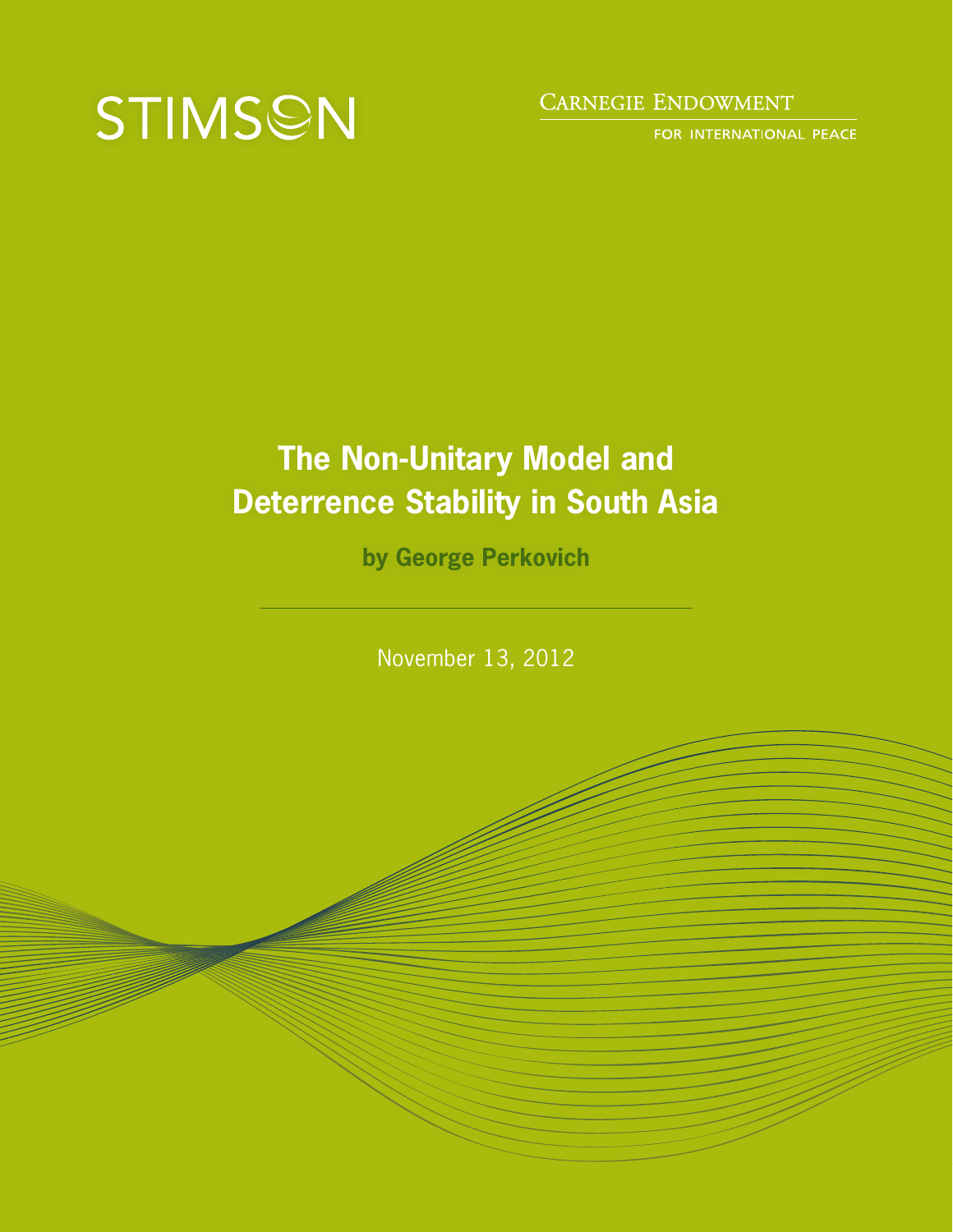## **Summary**

India and Pakistan remain locked in a nuclear-armed rivalry in which each side fears aggression in multiple forms from the other. In this tense environment, the maintenance of deterrence stability is key to avoiding conflict and potential escalation to nuclear war. But classical models of deterrence may be insufficient to understand and manage security challenges in today's South Asia.

## **Key Themes**

- The United States' current preoccupation with the risk of nuclear terrorism emanating from Pakistan is counter-productive even as it is understandable. It understates the relatively greater danger of Indo-Pak conflict escalating to nuclear war, and exacerbates Pakistani reluctance to cooperate with the U.S.
- A more effective strategy would focus on preserving deterrence stability between Pakistan and India, which among other benefits would also promote policy exertions that would attenuate the sources of potential nuclear terrorism.
- The challenge of deterrence stability in South Asia is more complicated and daunting than managing nuclear deterrence between the U.S. and Russia, and other dyads.
- Traditional deterrence theory is based on the assumption that states resemble unitary rational actors, so that violence emanating from the state reflects the intentions and authority of apex leaders. This model guides the sending and receipt of deterrence signals and management of intra-conflict escalation.
- Terrorists who have operated from Pakistan to instigate high-value attacks on India may or may not represent the intentions of apex state authorities. The resultant confusion is contrary to the unitary rational actor model, and has profound implications for managing deterrence, insofar as subconventional attacks may beget Indian conventional retaliation which in turn could trigger Pakistan's use of nuclear weapons.
- Pakistan's historical proclivity to use militant proxies in low-intensity conflict makes it difficult to determine whether a given action represents the intentions of Pakistan's government. If India believes that the Pakistani leadership is more or less fractious than it really is, then the likelihood of unpredictable—and therefore unstable and escalatory behavior rises on both sides.
- To ameliorate this instability, the Pakistani state's most important task is to effectively and credibly reassert its monopoly on the use of force emanating from Pakistani territory.
- Locating this imperative within Pakistan's interest in avoiding nuclear war and being a responsible possessor of nuclear weapons may be more compelling than a U.S. policy which seems to care only about terrorist risks to the U.S.
- The deterrence stability framework also explicitly recognizes the reality that India's military capabilities, and U.S. efforts to strengthen them, must be addressed.

## **U.S. Policy Recommendations**

- *Clearly communicate to Islamabad* that Washington acknowledges that Pakistan will be nucleararmed as long as India is, and that the U.S. does not seek to disarm Pakistan but rather to preserve deterrence stability between it and India.
- • *Offer assistance to Pakistani agencies* to help them reassert state authority over violent groups.
- *Continue to underscore* that India does not harbor offensive intentions against Pakistan and that the U.S.-India defense relationship will be shaped by imperatives of deterrence stability, not to pose offensive threats to Pakistan.
- *Encourage Indo-Pak dialogue on deterrence stability, acknowledging that creativity will be required* to get the "right" people into the room, given the asymmetric reality that in Pakistan the military determine nuclear policy, while in India civilians predominate.
- *Reform U.S. military and civilian bureaucracies* to integrate officials who craft policy on India and Pakistan.
- *Work with other nuclear-armed states* to further strengthen global norms against proliferation, nuclear blackmail, and the use of nuclear weapons.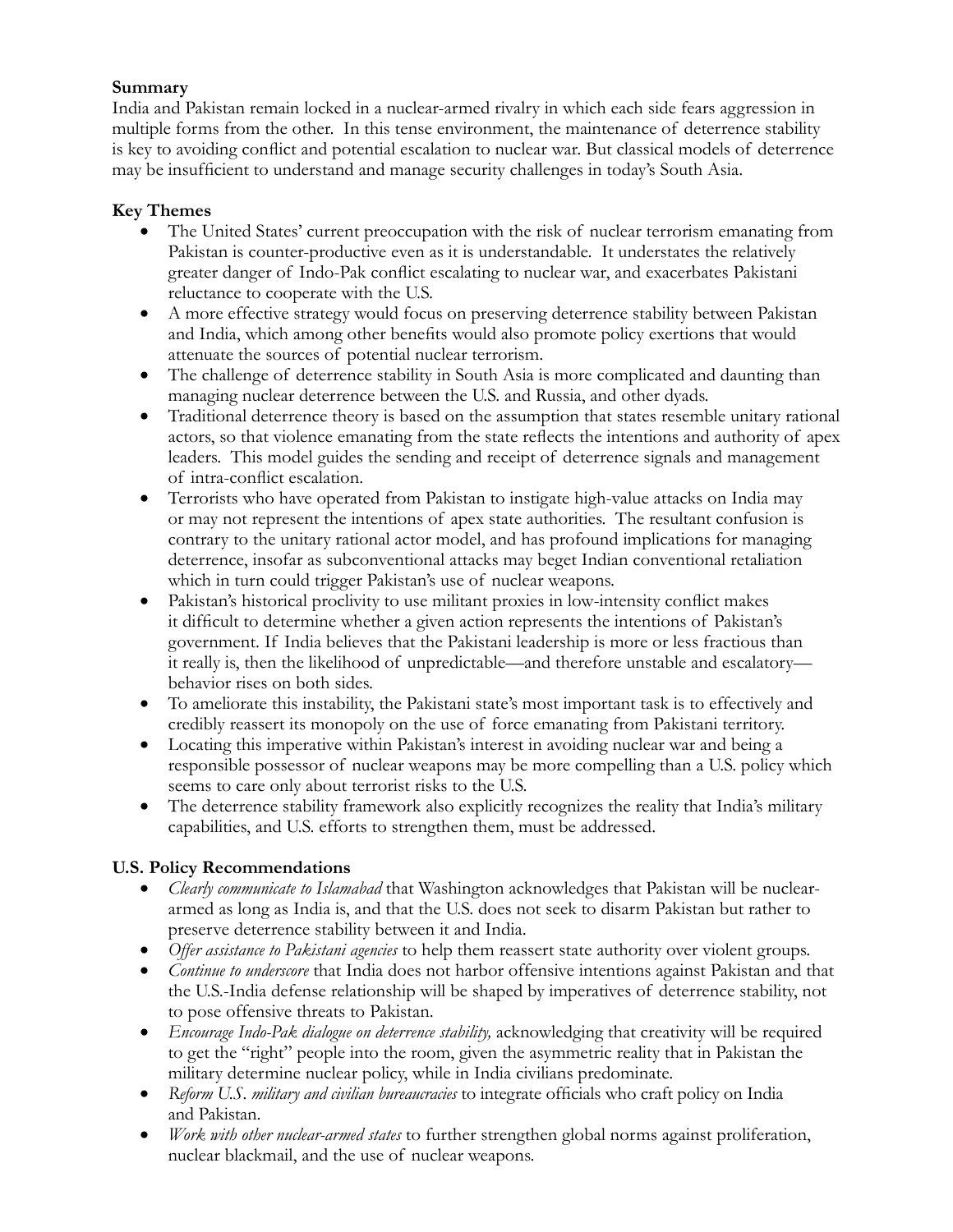### THE NON-UNITARY MODEL AND DETERRENCE STABILITY IN SOUTH ASIA

#### By

#### George Perkovich

Pakistan and India compete sharply in Kashmir and, now, in Afghanistan.<sup>1</sup> Each believes with varying intensity and evidence that the other projects agents of violence to subvert its domestic order. India cites the terrorist attacks on Mumbai in 2008 and on the Lok Sabha in New Delhi in 2001; Pakistan alleges that India abets the insurgency in Balochistan. These causes of insecurity stimulate conventional military preparations and an unregulated build-up of fissile material stockpiles, nuclear weapons, and delivery vehicles.

In this environment, the objective of strengthening deterrence stability is highly advisable. The ideal goal of inducing these states to abandon their nuclear arsenals and join the NPT as non-nuclear-weapon states is impractical, even if the US and others cannot publicly abandon it due to global considerations. The priority now should be preventing war between India and Pakistan which could too easily escalate to nuclear exchanges. Indeed, deterrence stability is a better framework for conceptualizing and redressing the nuclear challenge in South Asia than is focusing on preventing "loose nukes" and nuclear terrorism. The threat of India-Pakistan war is more immediate than that of nuclear terrorism. In any case, deterrence stability would reduce the risks of terrorists acquiring nuclear weapons. Moreover, India and Pakistan would be more inclined to engage in dialogue and Confidence-Building Measures framed around deterrence stability than they are when the agenda seems to reflect other US priorities such as countering nuclear terrorism or strengthening the nuclear nonproliferation regime.

Theories of nuclear deterrence rely on the assumption that nuclear competitors are "unitary rational actors." Bruce Bueno de Mesquita and William H. Riker concisely express this assumption: "national decisions of such magnitude as acquiring a nuclear capability or using such a capability in a war are made by a single, dominant leader who is an expected utility maximizer."<sup>2</sup> Among other things, this assumption extrapolates to the nuclear domain the key feature of a modern state as defined by Max Weber, that a state exercises a monopoly on the legitimate use of force in and from its territory.

To the extent that analysts and policy-makers have worried in recent years about instances when the unitary rational actor model might not obtain, they have tended to focus on the problem of irrationality. Terrorists are presumed to be undeterrable because

 $<sup>1</sup>$  The author thanks Michael Krepon, Toby Dalton, Sadia Tasleem and Marvin Miller for their critical</sup> comments on this paper, while accepting all responsibility for its flaws.

 $2^2$  Bruce Bueno de Mesquita and William H. Riker, "An Assessment of the Merits of Selective Nuclear Proliferation," Journal of Conflict Resolution, Vol. 26, No. 2 (June 1982), p. 292.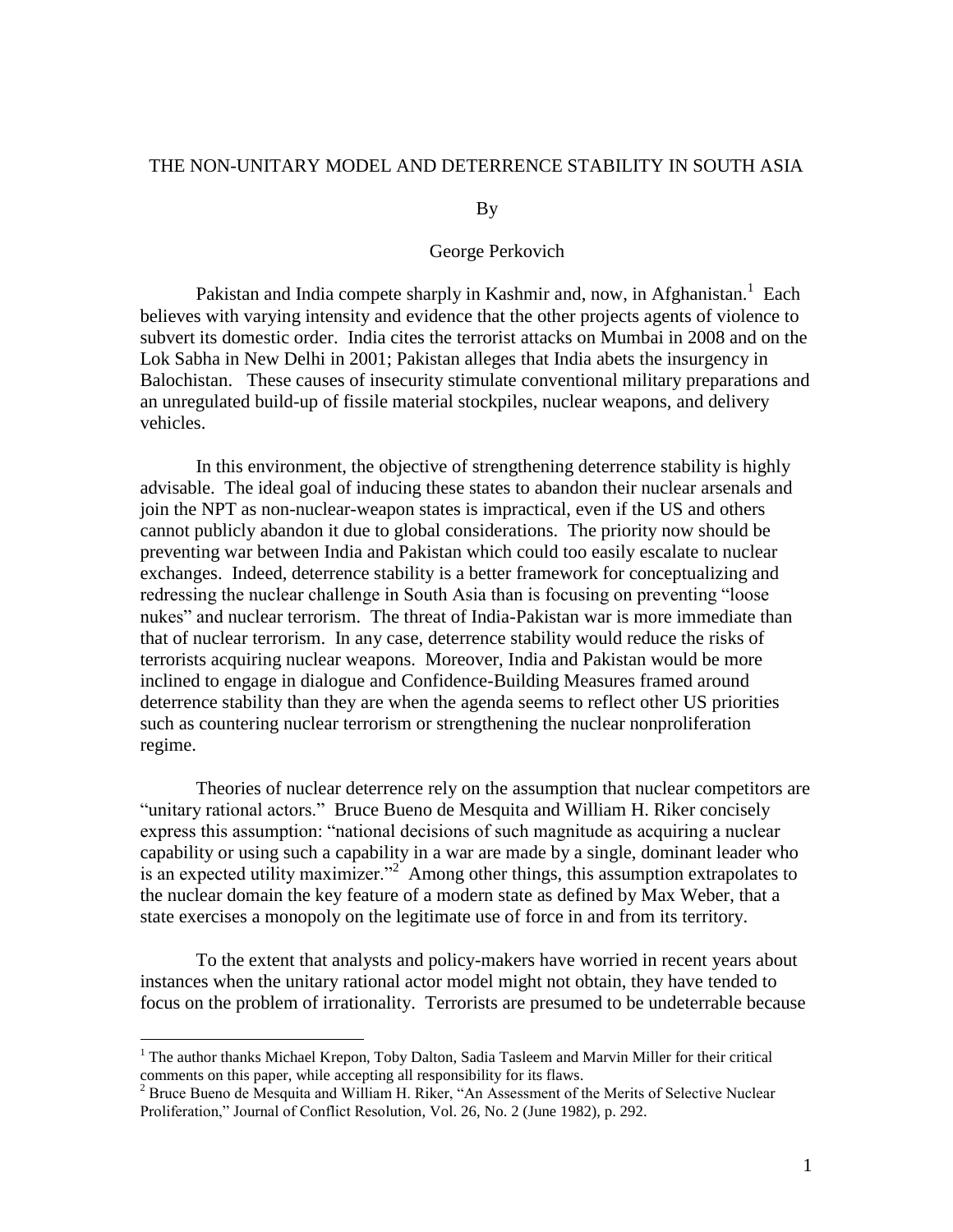they do not conform to the prevalent model of rationality. States led by mad men, religious zealots, or neo-Hitlerites also are deemed to violate the model. More broadly, as Lawrence Freedman has noted, the unitary rational actor model does not account for "a whole range of psychological and sociological factors – such as mental quirks, lack of awareness, domestic political pressures, value-conflicts or sheer errors of judgment."<sup>3</sup> As will be discussed below, irrationality is a real problem and it may not be limited to terrorists and militant states, as historical examples from the Cold War suggest. But, the greater problem may relate to the first adjective in the "unitary rational actor" model: unitariness.

Social scientists have observed, of course, that complex systems such as states are often riven by competing organizations, interest groups and personalities. The internal dynamics within "normal" states render the unitary rational actor model an ideal type rather than a descriptive reality. Nevertheless, when it comes to functions as portentous and centrally controlled as initiating and managing warfare between nuclear-armed states, it is generally assumed that a tight, coherent line of authority operates approximately in ways consistent with the unitary model. If a state is not functioning as a unitary actor, or claims not to be when it is convenient, or is not perceived to be by those who seek to deter it, the implications for deterrence stability are profound.

When India is attacked by actors emanating from Pakistan and with ties to Pakistani intelligence services, it naturally infers that such actions represent the intentions and policies of Pakistani authorities. The projection of violence from Pakistan into India means that deterrence (through non-nuclear means as well as nuclear) has failed to prevent aggression. The task then remains for India to threaten or undertake punishment to compel Pakistan to redress the offense and to deter Pakistan from repeating it and from escalating the conflict.<sup>4</sup> If Pakistan does not redress the original instigation of violence  $$ for example, by genuinely seeking to detain and prosecute the perpetrators – pressure mounts for India to demonstrate through force that it will not be deterred from escalating the conflict in self-defense. But this intertwined process of deterrence and compellence is dangerously complicated by uncertainties over the unitariness of Pakistani authority which arises when terrorism or sub-conventional aggression occur.

For example, while India could perceive that the terrorist attacks it attributes to Pakistan signal Pakistani aggressiveness, Pakistani leaders (and the public) could perceive the initial terrorist attacks as a signal that the Pakistani state does not seek a wider conflict but is merely signaling resolve to press India to make political accommodations, in Kashmir or more broadly. This signaling process becomes all the more difficult and precarious if the Pakistani leaders who are presumed to be the authors

 $3$  Lawrence Freedman, The Evolution of Nuclear Strategy (Palgrave Macmillan, New York,  $3<sup>rd</sup>$  edition, 2003), p. 173.

<sup>&</sup>lt;sup>4</sup> Deterrence and compellance can be difficult to distinguish. Broadly, deterrence seeks to mobilize threats of punishment to induce an adversary to forego aggression or, if conflict has already begun, to forego escalation. Deterrence essentially seeks to preserve a status quo. Compellence seeks to motivate an actor to change the status quo, for example by withdrawing forces from occupied territory, or to end the projection of militants into one's territory. In a conflict where deterrence has failed and an opponent has used force, a state may also act to deter future repetitions of aggression.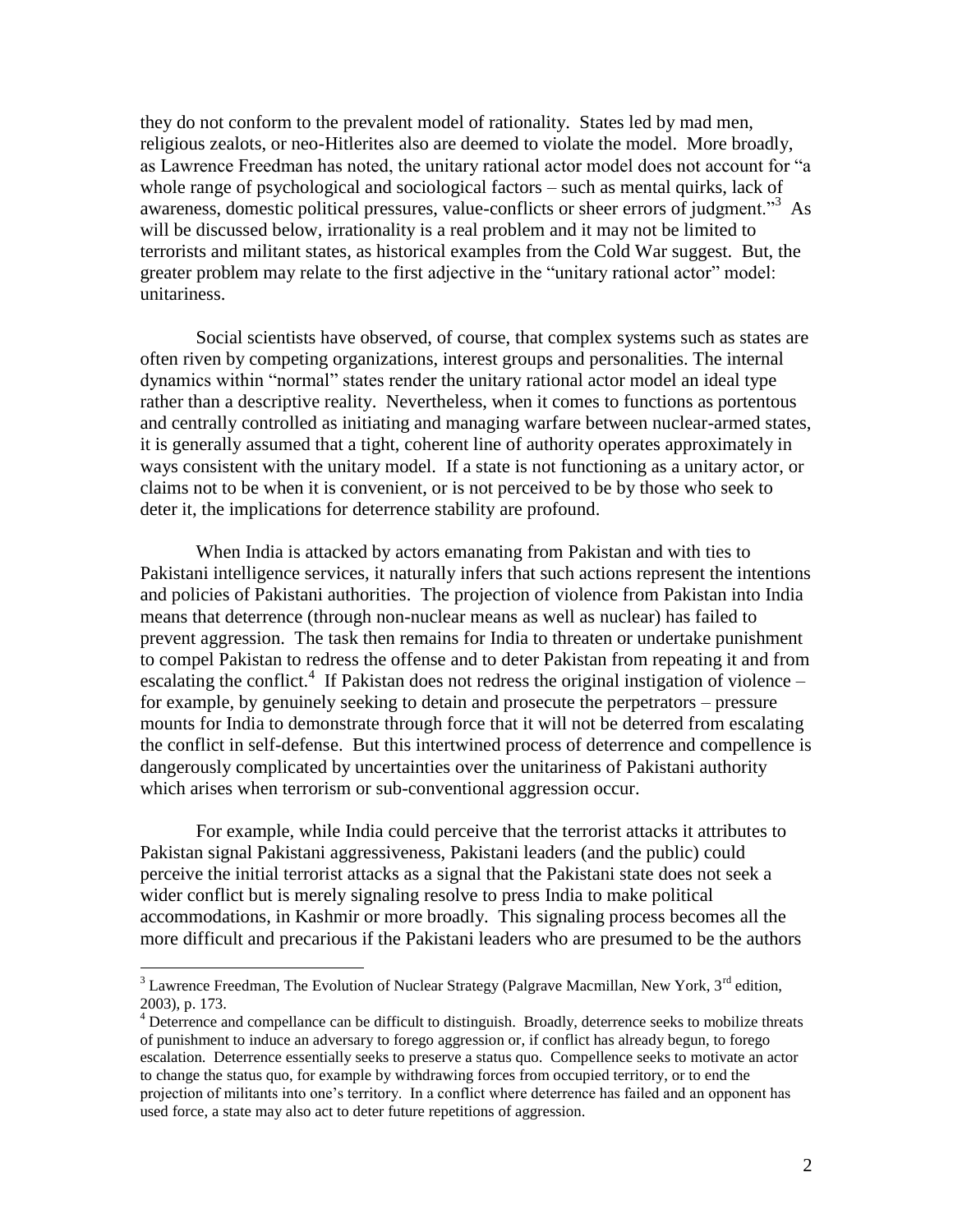of Pakistan's signals and actions deny that the perpetrators of the conflict-triggering violence actually do manifest the policies of the state. Indian leaders then face a highly unstable dilemma. They could act as if the initial violence reflects the intentions of Pakistan's chain of command, and send countervailing signals of retaliatory action according to normal models of deterrence, in which greater credibility and righteousness tend to reside with the defender. 5 But if Pakistani leaders believe or claim that the perpetrators were not carrying out state policies, and India does escalate, Pakistani leaders will feel that India is the aggressor, significantly changing the dynamics of crisis and deterrence stability. "Normal" models of deterrence do not hold in such a situation.

This paper explores the challenge of deterrence stability in the face of real or perceived disunity in the chain of command between top Pakistani authorities and actors who may commit violence against India (or others) of a scale that could lead to inter-state war with potential to escalate to potential use of nuclear weapons. It concludes by suggesting policy approaches that the US and other states might consider toward Pakistan to redress this set of problems.

#### **Advantages of the Deterrence Stability Frame**

 $\overline{a}$ 

The 9/11/2001 attacks on the United States elevated the threat of nuclear terrorism to the top of American national security priorities. The fact that Al Qaeda and other extremely violent terrorist organizations trained and operated from Pakistan, and that the most notorious leader of Pakistan's nuclear weapon program, A.Q. Khan had sold nuclear-weapons know-how and fissile material production capabilities to North Korea, Iran, Libya (and perhaps others), made Pakistan the clearest focus of concern over nuclear terrorism. The priority of preventing Pakistan from being a source of nuclear terrorism soon became reflected even in congressional debates over providing civilian development aid to Pakistan.

This emphasis on nuclear dangers that Pakistan may pose to the US is natural and perhaps unavoidable. Yet, it also may be counter-productive. It reinforces a Pakistani narrative that the US does not care about Pakistan or Pakistanis, but is only interested in Pakistan as a battleground for efforts to counter terrorist threats to the US. The perception that the US only cares about nuclear risks to itself, and not the well-being of Pakistanis, is joined with the perception that the US favors India, and has demonstrated the capability and will to stealthily enter Pakistani territory and carry out daring military operations. Added up, these perceptions make the Pakistani military and media-consuming public feel that the greatest threat to *them* is a potential US effort to steal or neutralize their nuclear weapons (perhaps in cooperation with India and Israel). Public opinion polls in Pakistan now rank the US as a greater threat than India.

<sup>&</sup>lt;sup>5</sup> To follow the logic of proportionality and avoidance of dramatic escalation, India conceivably could retaliate against terrorist attacks attributed to Pakistan by instigating similar attacks against Pakistani targets. Yet, if India's larger strategic and normative purpose is to delegitimize terrorism, then using similar means would be both wrong and counter-productive.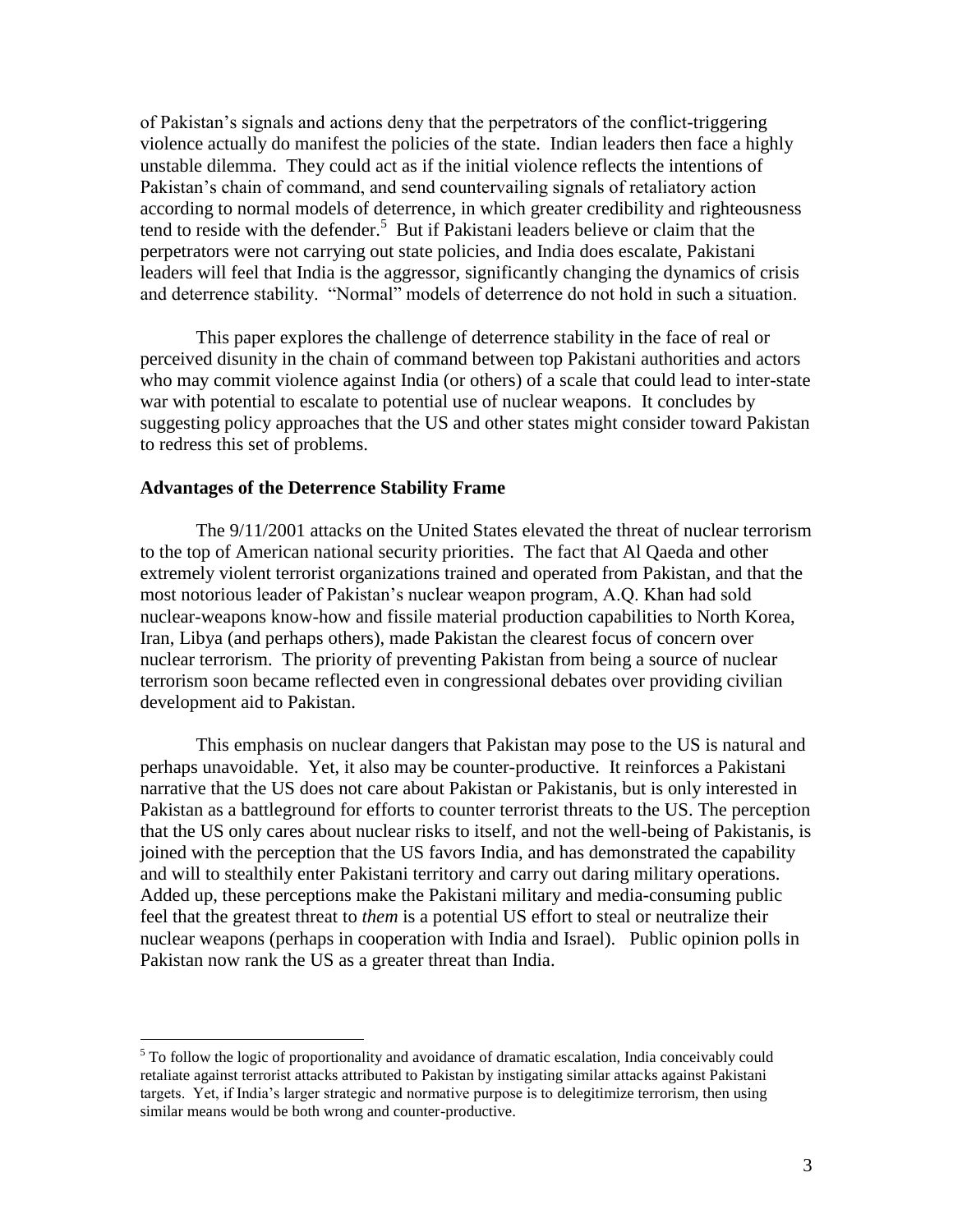To be sure, the stewards of Pakistan's nuclear arsenal in the Army's Strategic Plans Division at the Joint Staff Headquarters, along with other high-level Pakistani policy-makers, also worry about the security of their nuclear arsenal from insiders and/or anti-government groups. They tend to express these concerns privately, however. Their greater and more public priority is to prevent the US and India from knowing enough about the locations and security of this arsenal to be able to target it. This interest can have a benign or even positive effect: some measures the Pakistani military takes to hide and secure the nuclear arsenal from the US are also useful to prevent unauthorized elements within Pakistan from gaining control of fissile materials or weapons. On the other hand, measures to disperse nuclear assets and to prepare for their rapid mobilization in a crisis can make fissile materials and weapons more susceptible to theft or unauthorized use.

When assessing problems and possible solutions, it is useful to ask what are the motivations and capabilities of the relevant individuals and agencies in the state of concern, in this case Pakistan. Nuclear weapons are Pakistan's crown jewels, the ultimate guarantor of national sovereignty in the view of Pakistani security professionals. The military's control over the nuclear arsenal also serves its parochial interest of being able to negotiate terms of a future evolution to genuinely civilian-led democracy: the civilians who are nominally at the apex of Pakistan's National Command Authority would not be able to gain effective command and control over this arsenal without the military's willing cooperation. (According to the National Command Authority Ordinance of 2007, promulgated by then-President (and General) Pervez Musharraf, the president is the chairman, and the prime minister the vice chairman of the Authority. In 2009, President Zardari ceded the chairmanship to the Prime Minister, a position that has not been held by military leaders in the past. The chiefs of the military services and the director general of the Strategic Plans Division are also members of the Authority. Notwithstanding the law, Army generals have been the head of state throughout half of Pakistan's history, and in a severe military crisis there would be reason to doubt the actual authority of non-military leaders to determine nuclear moves that could differ from the Army's preferences) 6 .

In terms of capabilities, the Pakistani military has been more successful securing its nuclear arsenal than it has been in quelling the ongoing insurgency in Balochistan, imposing a peaceful outcome in Afghanistan, or pacifying the tribal areas. Nuclear security can always be improved everywhere, and it is impossible for outsiders to know what are the shortcomings in the Strategic Plans Division's effectiveness. Still, combining the military's security capabilities with its clear motive to maintain control over the nuclear arsenal leads to the conclusion that the security of this arsenal is not the most pressing problem that needs to be redressed in Pakistan. To put it another way, the general level of violence, insurrection, and political instability in Pakistan pose the greatest long-run threats to the security of Pakistan's nuclear arsenal, either from insiders or outsiders, than do specific nuclear security practices of the Pakistani security

<sup>&</sup>lt;sup>6</sup> It is difficult to imagine in Pakistan, for example, a scenario like the Cuban missile crisis where President Kennedy rejected the military leadership's recommendations to attack Cuba and the president's decision was carried out.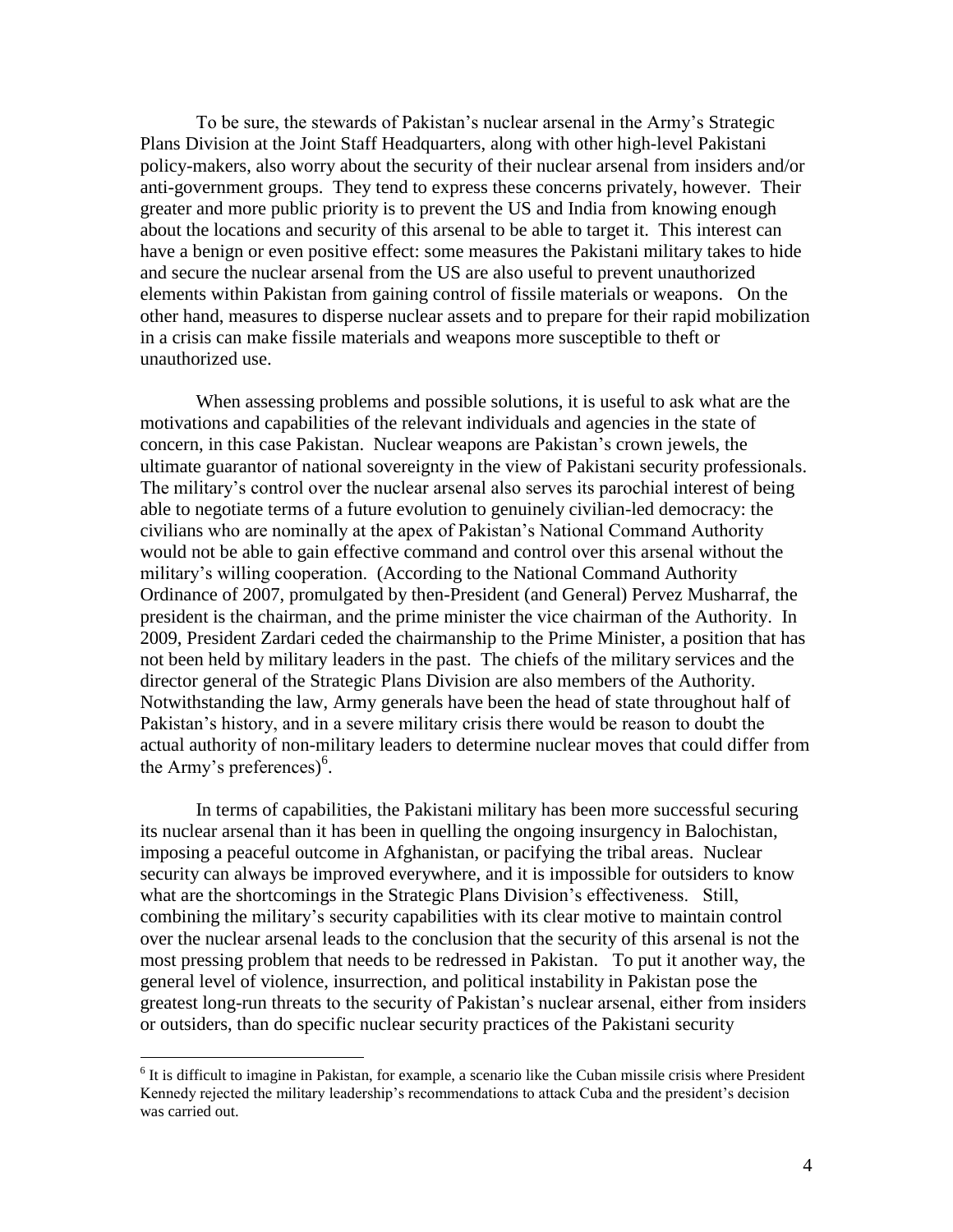establishment. Focusing, as many US officials and commentators do, on the presumed insecurity of Pakistan's nuclear assets distracts attention and effort from the more fundamental objective of redressing militancy and disorder within Pakistan.

The most immediate nuclear risk is that war will occur between Pakistan and India and could escalate to nuclear use. Deterrence stability requires control over the nuclear arsenal *and* preventing conflict that can escalate – perhaps unintentionally – to major war between India and Pakistan. These two objectives are related, of course. Some of the same groups that threaten Pakistan's internal security also are most likely to instigate conflict with India. And preventing India-Pakistan nuclear crisis and unintended escalation is related to the objective of securing the arsenal from unauthorized actors: if and when Pakistan were to deploy nuclear weapons for possible use in conflict, these weapons would become most vulnerable to unauthorized use, theft or accident.

Prioritizing prevention of India-Pakistan conflict and augmenting deterrence stability has several implications. It invites a US discourse that is less about saving American lives, and more about preventing massive Pakistani casualties. It acknowledges the India-Pakistan dynamic, which is important to the Pakistani security establishment. The India-Pakistan context points to the need to address the causes of conflict, including Kashmir and Afghanistan. The deterrence stability narrative also does not question the effectiveness of the Strategic Plans Division's efforts to secure Pakistan's nuclear deterrent. Rather, it focuses more on the ISI's need to stop cultivating and tolerating actors whom they perceive to be useful in bleeding India and protecting Islamabad's interests in Afghanistan, but are increasingly seen as a threat to the unity of Pakistan itself. Concerted efforts to regain the state's monopoly on the legitimate use of force would not only enhance Pakistan's overall future as a modern sovereign state; they also would reinforce deterrence stability.

Highlighting the need to prevent India-Pakistan conflict and stabilize deterrence between the two countries acknowledges that Pakistan like India possesses a nuclear deterrent and that the US is not seeking to eliminate it, but rather to encourage the two states to manage it stably.<sup>7</sup> The potential political-psychological value of this reframing could be significant. It would replace the two counter-productive frames that have shaped US policy, and Pakistanis' perceptions of it: first, that Pakistan (and India) should abandon their nuclear weapon programs and join the NPT, and more recently, that Pakistan poses a grave risk of nuclear weapons getting into the hands of terrorists, and that US policy should concentrate on preventing that from happening perhaps by stealing Pakistan's nuclear weapons.

Another advantage of this frame is that the US can seek to promote India-Pakistan deterrence stability without reference to US operations in Afghanistan and without

 $7$  Critics of this approach argue that recognizing that India and Pakistan will retain nuclear weapons as long as China, the US and others possess them will undermine the goal of making the NPT universal. However, a strong case can be made that dealing with South Asian realities the way that Pakistan and India perceive them is more likely to lead eventually to conditions that would motivate them to eliminate their nuclear arsenals than will policies of simply demanding their nuclear disarmament.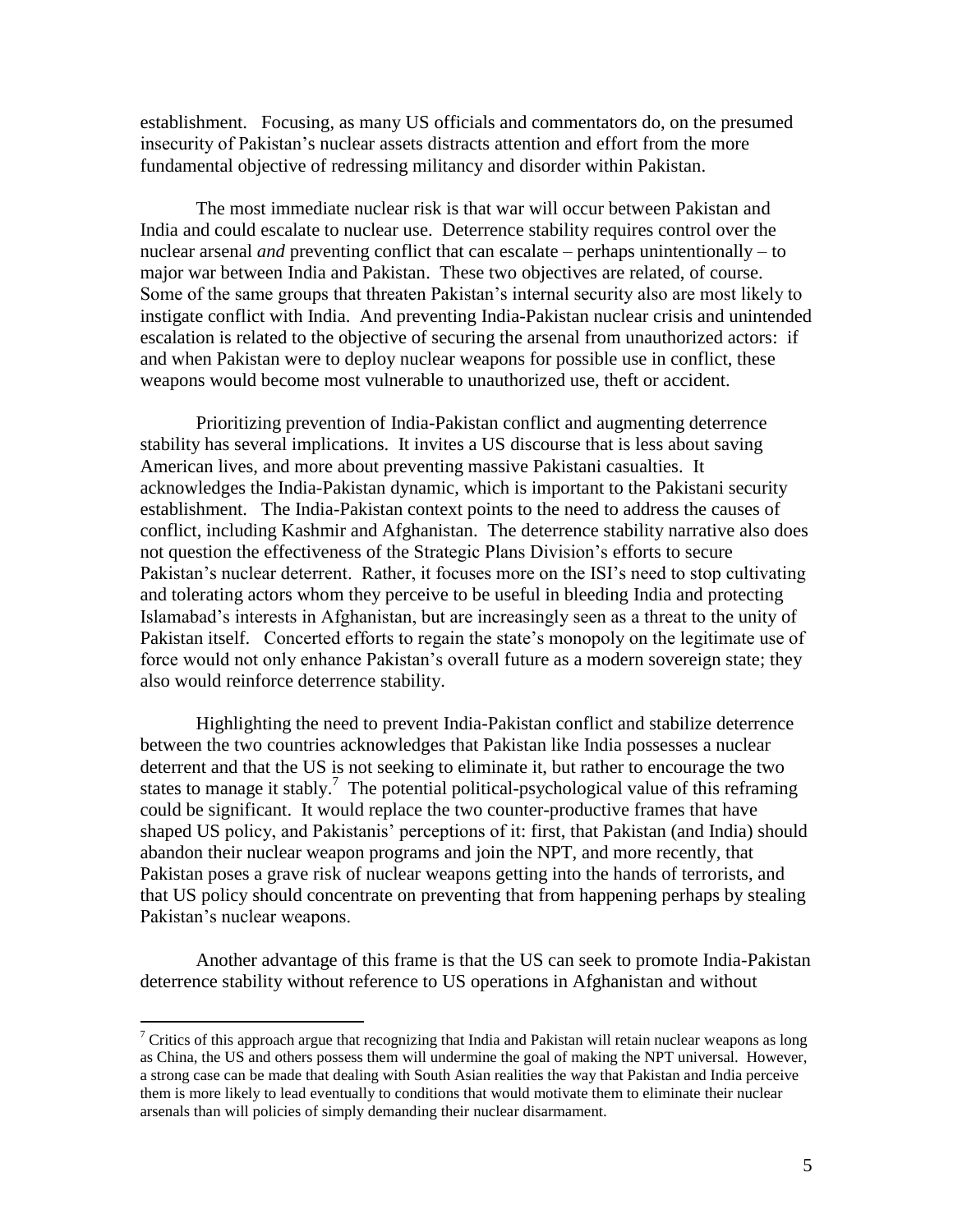pressing the Pakistani Army to fight the Haqqani network or conduct military operations in the FATA. Whatever happens in Afghanistan or vis-à-vis the Haqqani network, if Washington prioritizes the stabilization of India-Pakistan deterrence and the rolling up of actors that could instigate India-Pakistan conflict, it would signal an abiding interest in staying constructively involved in the region. The character of this involvement would be much less militaristic and therefore less threatening to Pakistanis than is the case now when the US is seen to concentrate on military operations to achieve its objectives in Afghanistan and perhaps to steal Pakistan's nuclear assets to prevent anti-American terrorism.

#### **Deterrence Stability and The Unitary Rational Actor Model**

If the US (and anyone else) is to prioritize stabilization of deterrence between India and Pakistan, it will have to confront directly the challenges to the unitary rational actor model on which established theories and policies of deterrence rest.

Deterrence depends on nuclear-armed states approximating unitary rational actors. Indeed, as noted above, the unity of command and authority over action emanating from a state assumed by this model extends to the nuclear domain the classic definition of a modern state as the entity that enjoys the monopoly on the legitimate use of force within a given territory.<sup>8</sup> This means that the highest authority of the state must be able to communicate and act on its intentions through a chain of command, so that the state that is to be deterred knows that the signals it is receiving are intended by the signaling state. The sending of deterrent threats and the management of potential crisis escalation, war, and war termination depend on the linear connection between instruments of violence and the state authorities that order them.

The classical texts on nuclear deterrence, including those that welcome the stabilizing effects of gradual proliferation, treat states as the unit of account and assume that state decisions and actions are made by unitary authorities who rationally maximize values. The passage quoted earlier from Bueno de Mesquita and Riker is emblematic; Kenneth Waltz has echoed it in his writings on the stabilizing effects of gradual nuclear proliferation. For example, Waltz argues that "states are not likely to run major risks for minor gains," and that "nuclear weapons make military miscalculation difficult and politically pertinent prediction easy."<sup>9</sup> The same cannot be said for jihadis, irregular forces, or terrorists who act under varying degrees of control by high state authorities.

The rationality requirement in deterrence is obviously challenged if and when terrorists, nihilists, or ecstatically violent actors are the opponent. A core assumption of rationality in nuclear deterrence is that actors seek self-preservation. Terrorists do not

<sup>&</sup>lt;sup>8</sup> A number of states, of course, fail to impose a perfect monopoly on the projection of violence from their territory, in the sense that some of their citizens may be members of terrorist groups and leave home to commit acts of terrorism abroad. This has occurred in the US, Germany and many other states. The point here, however, is that states are obligated to prevent such actions and to vigorously prosecute those citizens who conduct terrorist acts. It is this standard to which Pakistan can and should be held to account.

<sup>&</sup>lt;sup>9</sup> Kenneth Waltz and Scott D. Sagan, The Spread of Nuclear Weapons: A Debate Renewed (New York: W.W. Norton & Company, 2003), p. 6-7.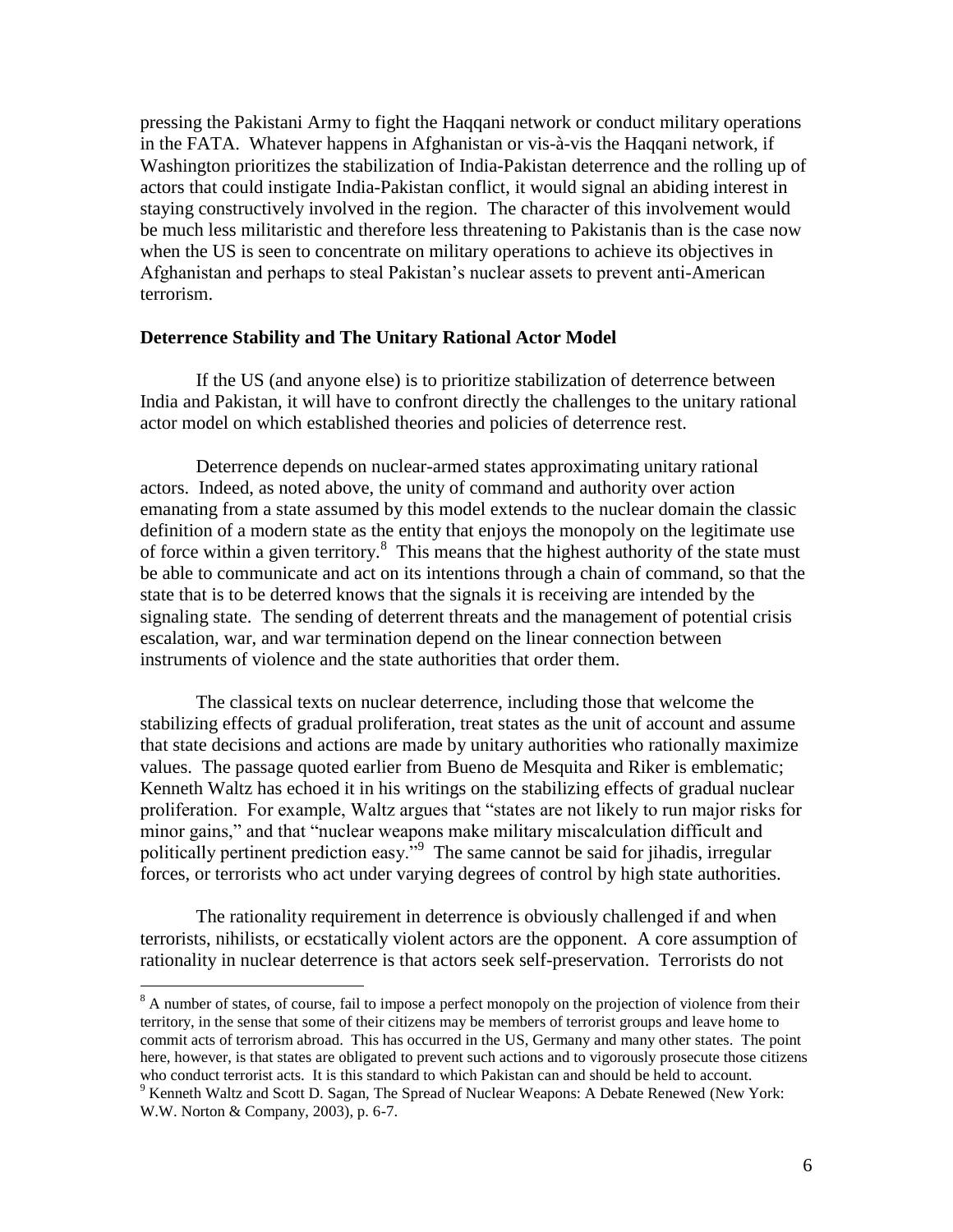generally fit this model. Nor do state leaders who are unwilling or unable to control terrorists or who are willing to "bring down their own house" if in the process they can destroy their enemies.

To be sure, even the classical model of rationality in nuclear deterrence is more problematic than commonly recognized. Under the classical model of nuclear deterrence leaders of a "rational" state make threats to initiate the use of nuclear war even if this is likely to trigger retaliation that can destroy them. The potential of mutual suicide is posited.<sup>10</sup> Indeed, it is precisely the suicidal implication of "going nuclear" and the presumed rational imperative of self-preservation that creates the mutual deterrent effect. That is, each competitor acts as if it is willing to risk suicide, but the combination or interaction of these threats leads to a stable stand off and aversion to war that removes the "need" for them actually to carry out the threat. Yet, if there were not a willingness to risk actually engaging in suicide, the deterrent effect would be attenuated or lost. Deterrence depends on the risk of its failure; that is, that the other side may initiate armed attack and nuclear weapons will then be used, perhaps in mutually devastating exchanges. Whether it is rational to run this risk can be debated, but states that engage in nuclear deterrence owe it to their citizens and the world community to exert the greatest possible efforts to manage their own affairs and their external relations in ways that minimize the probabilities of armed conflict and its escalation to nuclear use. Indeed, this is a norm that internal and international politics seek to hold states responsible for fulfilling.

Carrying the discussion of rationality further, the willingness to risk a break down in nuclear deterrence would only be rational if the threat that is being countered or deterred is of an existential scale. To risk suicide to redress a threat that is not itself mortal would be irrational, because if escalation to nuclear exchanges resulted, it would leave the state taking this risk worse off than it would be if it did not trigger such a nuclear exchange<sup>11</sup>. Retaliatory (as distinct from initial) nuclear use would be less irrational insofar as the initiator of nuclear use already would have demonstrated that the existence of the attacked state was unmistakably in jeopardy. Then the dilemma would be whether to forbear from retaliation in order to keep the level of destruction from being total, or to retaliate in order to demonstrate one's own credibility and retain leverage for war termination.

Irrationality cannot be excluded from a state conforming to the unitary actor model, but irrationality is much more probable in non-unitary state. Rationality aside, disunity produces dangerous confusion and ambiguity that interfere in the management of deterrence. Who is sending signals through violence that is perceived to be emanating from the state and/or its territory? What is being signaled? To whom does the victim of

 $10$  States have in the past and may in the future seek to escape from the deterrent effect of mutual nuclear suicide by seeking through a combination of offensive and defensive capabilities to destroy an adversary's capacity to effect nuclear retaliation. Such attempts at escalation dominance are meant to remove or attenuate the mutuality of deterrence and instead enable the advantaged state to deter an adversary (or adversaries) without being reciprocally deterred. To date, however, in the US-Soviet/Russia experience and the India-Pakistan experience the condition of mutual vulnerability has prevailed.

<sup>&</sup>lt;sup>11</sup> "Better dead than red" was a catchy slogan during the Cold War, but it was not a sound basis for state policy.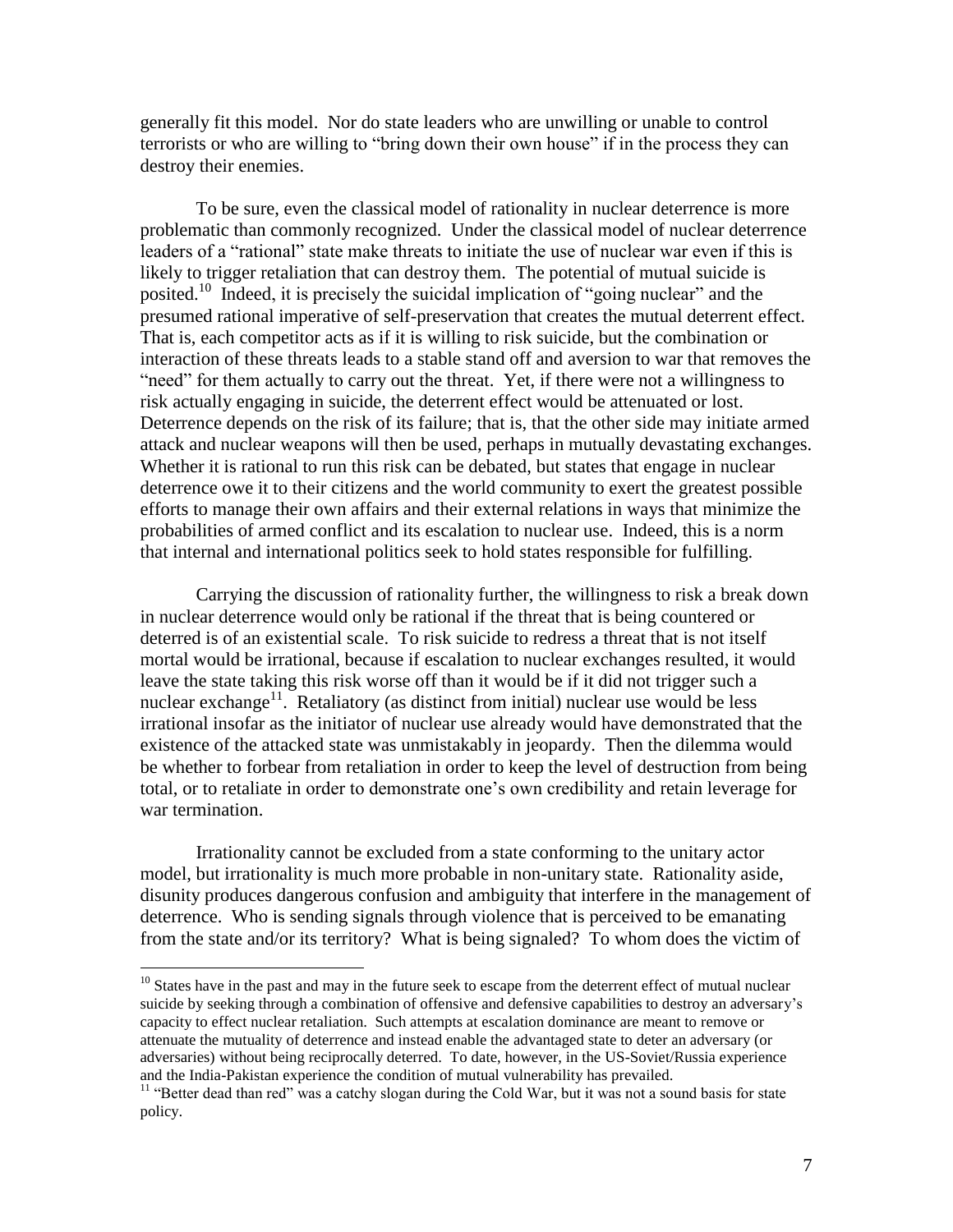aggression address counter-signals and actions? How does one calculate the interests of the attacker if the putative leaders of the state are not the authors of the perpetrated violence, or are pretending not to be? If states and their leaders are presumed to be rational and to highly value the preservation of their state, but disunity exists and other actors who may not place a high value on preservation of the state are conducting aggression and may be able to gain control over nuclear assets, how does one manage deterrence and escalation processes in such a situation? In this latter scenario, disunity erodes the rationality on which deterrence is predicated.

The outcomes of confusion prompted by violence whose authorization is ambiguous could be either stabilizing or destabilizing. If, for example, authorities in India believe that authority in Pakistan is splintered, New Delhi may choose to refrain from counter-attack, which could reinforce stability and escalation control. Or they could respond with force, risking unintended escalation. However, because leaders of adversarial states must put any immediate conflict in the context of longer-term relations, they must think how their action or inaction today could raise or lower the risk of inviting more violence from the adversary in the future. Thus, forbearing counter-attack in one crisis, can be seen to weaken deterrence of future violence. With each additional crisis that is not met with counter-attack, the pressure mounts to act more forcefully the next time in order to restore deterrence.

#### **The Pakistan Case: Perceived or Real Disunity**

Pakistan illustrates the unity problem and its implications for rationality more acutely than any other nuclear-armed state. Early in its history, Pakistan's military leadership saw the potential value in mobilizing "irregular" forces to augment the regular Army in pursuing the state's objectives vis-à-vis India. These objectives most famously have included wresting the Kashmir Valley from Indian control, and/or raising the costs of India's ongoing occupation of the Valley and diverting India forces to the occupation. In the 1947 war initiated by Pakistan authorities falsely claimed that the violence was perpetrated by irregulars outside of state control. In 1971, the Pakistan Army mobilized proxy forces in East Pakistan to combat the Bengali separatist insurgency, which was  $\frac{1}{2}$  backed by India.<sup>12</sup> These proxies, who were mostly Urdu-speaking Biharis and activists from the Jamaat-e-Islami party, massacred large numbers of Bengalis. In the 1980s, Pakistan and the United States (with help from Saudi Arabia and others) famously mobilized irregular "freedom fighters" to drive the Soviet Army from Afghanistan. After that successful mission, the Pakistani military and intelligence services shifted these forces to Kashmir, exploiting the opening created by India's rigging of state elections there in 1989. Pakistan nurtured and abetted the growth of jihadi organizations to carry on the struggle with India. Over time, these groups proliferated. There is room to debate the degree to which Pakistani authorities controlled the growth and operations of these groups, but through the present era Pakistani authorities have not stifled them decisively.

The United States and the Soviet Union during the Cold War used proxies in violent struggles in the Third World, but, importantly, did not extend violence directly

 $12$  Ahmed Rashid, Pakistan on the Brink (New York: Viking, 2012), p. 47.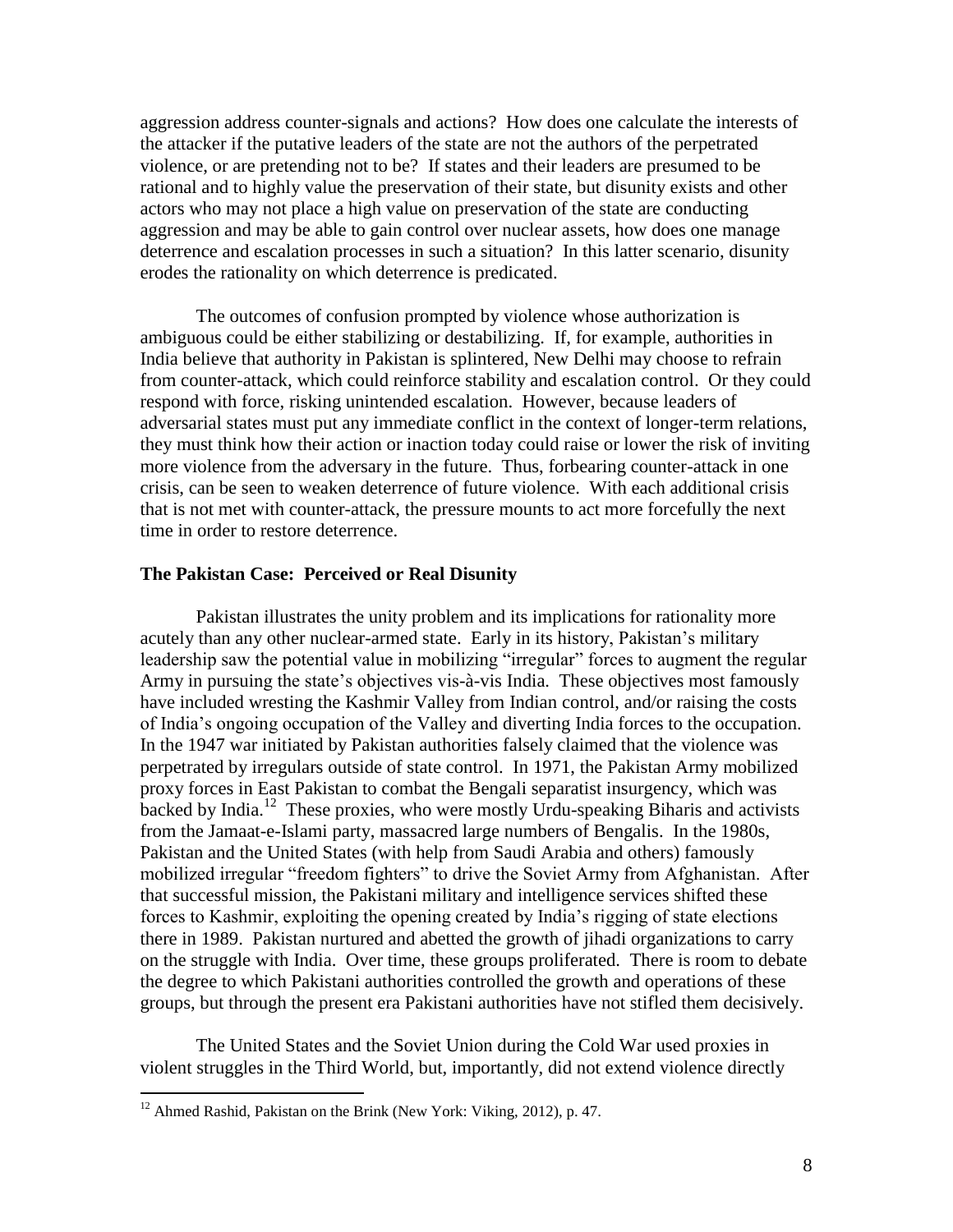into each other's homeland. There are several reasons for this, but one was recognition that attacks in the Soviet or US homeland could escalate to nuclear war. To preserve nuclear deterrence and avoid nuclear war, the two antagonists eschewed the projection of violence into each other's territory. This does not imply that the US or the Soviet Union was acting from virtue; their proxy wars killed many more people than would have been killed if they had held back. Rather, the point is that the projection of violent actors by Pakistan into India or vice versa poses unprecedented risks of deterrence instability.

On October 1, 2001, terrorists rammed a truck filled with explosives into the gate of the Jammu and Kashmir legislative assembly complex in Srinagar, killing thirty-eight people. The Pakistani-based militant group, Jaish-e-Mohammed at first claimed responsibility for this attack, but later denied it. Jaish-e-Mohammed activists also live in India. Two months later, on December 13, a handful of militants attacked the Indian parliament building in New Delhi, resulting in the deaths of seven guards and five attackers. Indian authorities quickly blamed the Jaish-e-Mohammed and the Lashkar-e-Toiba for the assault, and within days arrested four Indian Kashmiris as conspirators.<sup>13</sup> Pakistan condemned the attack immediately. Subsequently, the government of Pakistan contested Indian allegations that the attackers were linked to Pakistan. As recriminations flew across the border, India mounted a massive military mobilization toward the India-Pakistan border. This force eventually totaled 500,000 troops, backed by naval forces shifted from the Bay of Bengal to the northern Arabian Sea to join the Western Fleet for a blockade of Pakistan.

In explaining this mobilization, which itself resulted in nearly 800 Indian fatalities, India's Ministry of Defense declared that "Pakistani provocation reached a dangerous point with the December 13 attack on the Parliament. A more forceful response became necessary."<sup>14</sup> By raising the threat of major conventional war, which clearly would have been of a scale that could put the burden of nuclear escalation on Pakistan, India sought to compel Pakistan to take clear measures to curtail the operations of violent actors with ties to Pakistan. This reflected the escalatory continuum between subconventional, conventional, and nuclear competition in South Asia. The crisis also exposed the related difficulty of simultaneously pursuing deterrence and compellence: India sought to compel Pakistan to crack down on terrorist groups and to deter it from facilitating terrorist attacks in the future.

Pakistan's leadership responded by denying complicity in the initial attack and by portraying India as the aggressor for having mobilized its conventional forces in such an escalatory way. At the same time, Pakistan's president and chief of army staff, Pervez Musharraf pledged that no organization would be allowed to indulge in terrorism in the name of Kashmir, and that organizations would be barred from using militant names such as Jaish (army), Lashkar (volunteer force), or Sipah (soldier).<sup>15</sup> Musharraf announced

<sup>&</sup>lt;sup>13</sup> The Indian Supreme Court subsequently acquitted two of the Kashmiris and reduced the sentence of a third, while upholding the death penalty of one, Mohammad Afzal.

<sup>&</sup>lt;sup>14</sup> Quoted in P.R. Chari, Pervaiz Iqbal Cheema, Stephen P. Cohen, Four Crises and a Peace Process (Washington: Brookings Institution Press, 2007), p. 154.

 $^{15}$  Ibid., p. 157.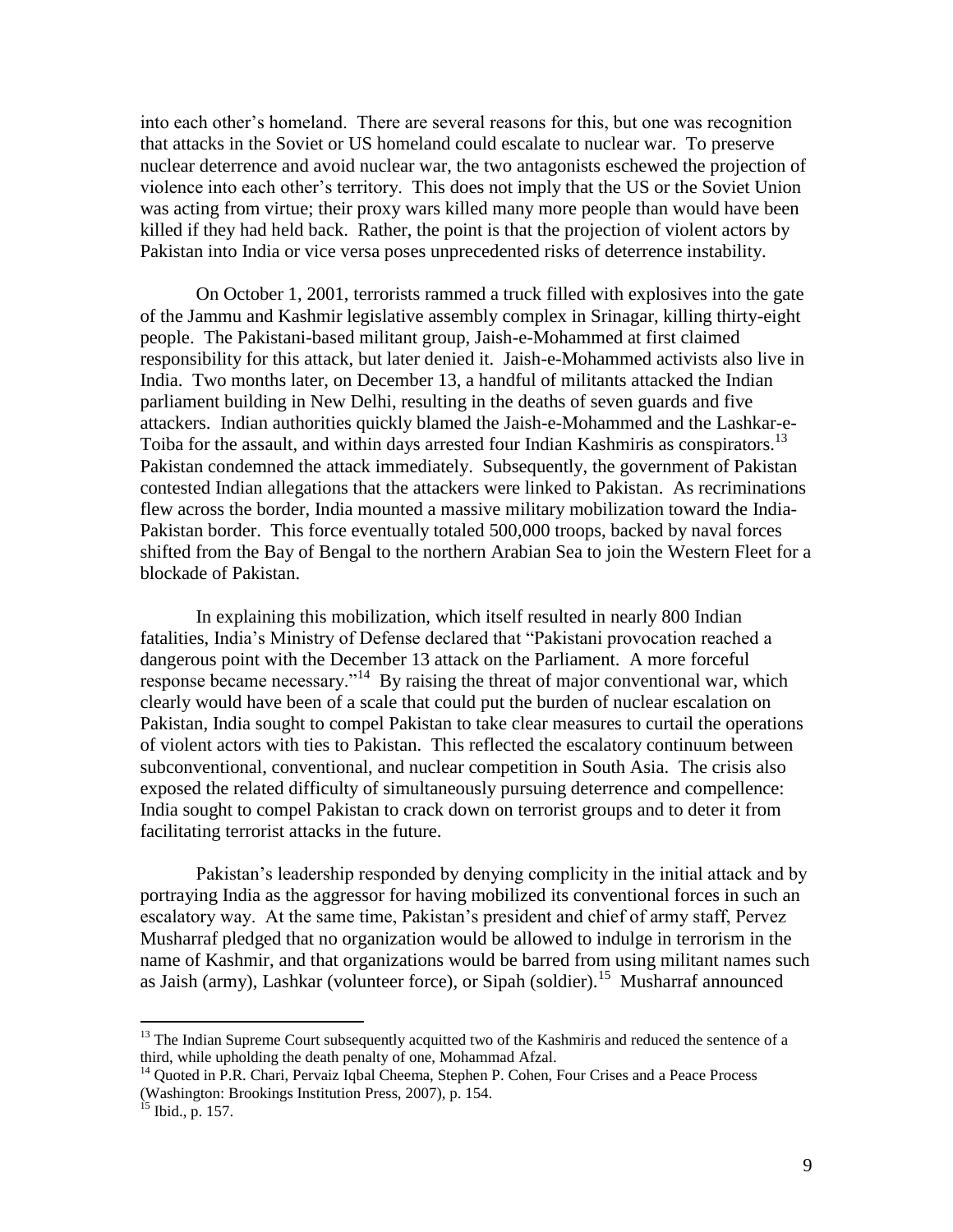further that he had banned five Pakistan-based militant organizations, arrested their leaders, frozen their assets, and locked up their offices. He called on India to end its own "state terrorism" and to undertake dialogue on Kashmir.

As the risk of war mounted, American diplomats exerted great effort behind the scenes and publicly to encourage both states to find a diplomatic resolution. To complicate matters further, and to demonstrate the complexity of both sides' grievances, devastating riots erupted in the Indian state of Gujarat in April 2002, leaving more than 1,000 Muslims dead. There was evidence that the BJP government of Gujarat and in New Delhi were complicit in failing to prevent or limit the carnage. Musharraf's January pledge to disband militant organizations and arrest their leaders was now called into question as prominent jihadis were released and supposedly-disbanded organizations reemerged under different names. After US remonstrations, Musharraf in late May reasserted pressure on militant organizations. However, cross-border terrorism continued in the prelude to Kashmir elections. This violence paradoxically was made easier by the deployment of Indian forces away from Kashmir to the central India-Pakistan border.

The on-again off-again crack down on jihadi organizations in Pakistan, and the ongoing cross-border infiltrations of militants from Pakistan into Kashmir, raised questions about the unity of authority in Pakistan. Was President Musharraf being duplicitous? Was he changing his mind? Was he capable of ensuring that his decisions to disband terrorist groups were enacted down through the ranks of the Army's intelligence service and the state's security apparatus which had tolerated if not nurtured the jihadi organizations that continued to operate in Pakistan despite his pledges? These questions indicate the real or perceived, or purposely projected, erosion of top-down control by Pakistani leaders over actors capable of starting war.

 By the time US Deputy Secretary of State Richard Armitage visited the region in June 2002, it was clear that India was not going to unleash its force. The crisis formally ended in October when India announced a demobilization.

The 2001-02 crisis, which followed only two years after the Kargil conflict that had been initiated by Pakistan, motivated the Indian military to seek a new military doctrine and capabilities to deter Pakistan from undertaking similar low-intensity aggression in the future. Indian security officials and experts conceptualized the challenge in terms of deterrence, especially nuclear deterrence. They perceived that Pakistan was emboldened by the possession of nuclear weapons to believe that India would not risk escalation in response to terrorist attacks or irregular-force incursions in India. Therefore nuclear deterrence was providing Pakistan a shield behind which it could stab India at will. India thus needed to deploy capabilities that could allow it to retaliate to low-level attacks emanating from Pakistan with conventional military operations that would be limited enough to deter Pakistan from running the risk of counter-escalation that could rise to the nuclear level. The existence of such capabilities and related operational doctrine could also compel Pakistan to resolutely curtail the recruitment, training and projection of militants into India.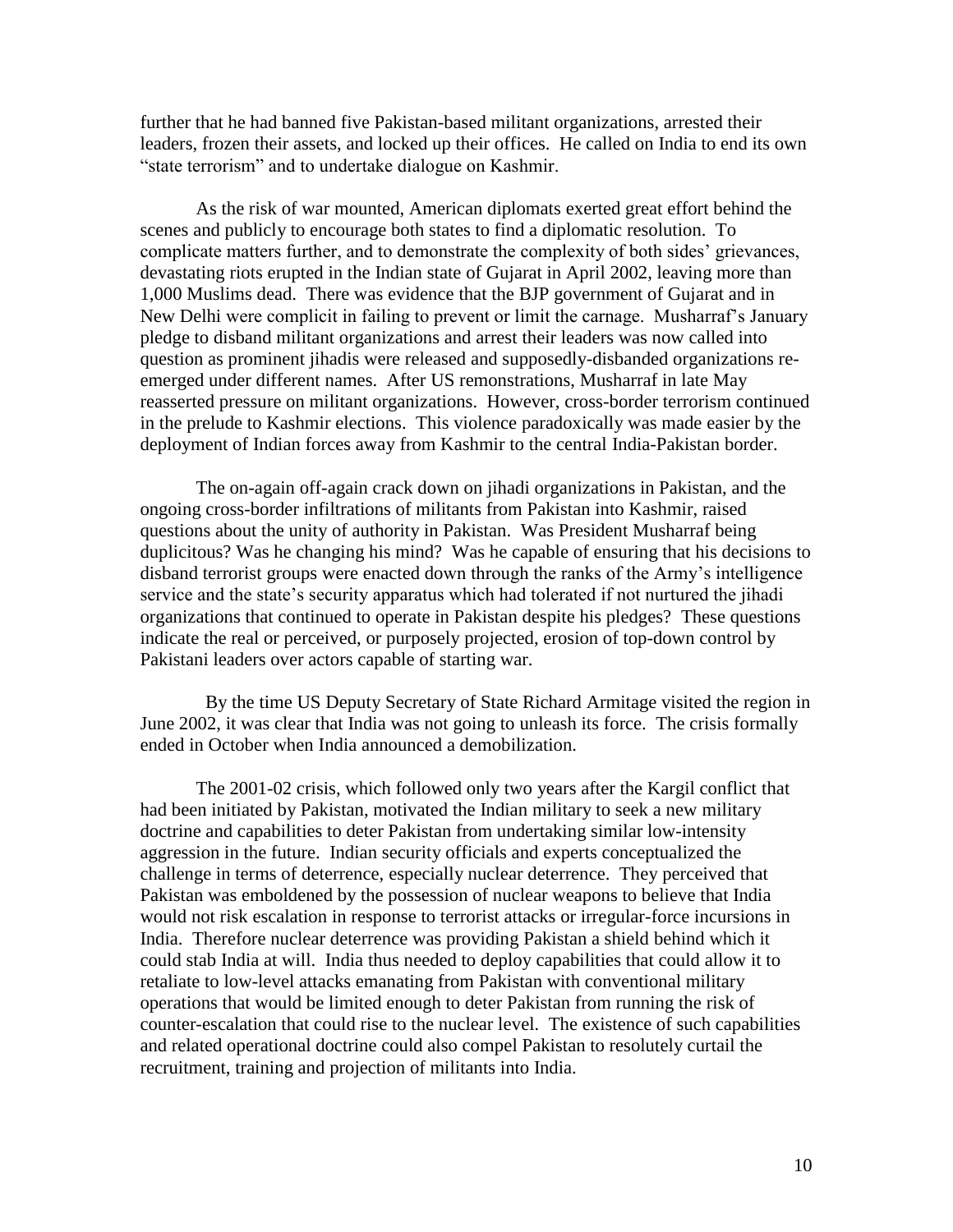Of course, developing such capabilities and using them precisely enough not to trigger nuclear war is easier said than done, and is inherently risky. The calibration of escalation is exceedingly tricky and requires unattainable confidence in one's knowledge of the opponent's red lines – what level of conventional retaliation would the adversary be willing to withstand without countering with greater escalation, including the use of nuclear weapons?

The calibration and management of such deterrence signaling and military operations is all the more difficult when the competitor, Pakistan, denies that the perpetrators of attacks are carrying out orders of the state. The situation is complicated further in Pakistan when the nominal leaders of the state – the president and prime minister – are civilians, but the dominant actors are military. This troublesome dynamic could be seen early in the Zardari government's tenure when it tried to impose civilian control over the ISI, but was compelled within days to reverse itself. In such cases where formal authority is contradicted by the realities of power, it is difficult to ascertain at any given time what the civilians actually know, and therefore whether what they say is true when they deny state authorship of an attack. With whom should India communicate? New Delhi's leadership may think it most relevant to address the military directly, but India cannot choose whom Pakistani authorities designate to manage communication and signaling. And if there is long-term value in promoting civilian authority in Pakistan, seeking to communicate directly with the military may be counter-productive. An additional asymmetry further complicates communication and potential confidencebuilding: military-to-military dialogue between India and Pakistan is difficult because the civilian leadership in Delhi will not cede this authority, and even if it did, the Indian military could not communicate on a peer basis with their Pakistani counterparts because they have less information and authority.

Unfortunately, the 2001-02 crisis was not the last of its kind. On November 26, 2008, terrorists launched eleven coordinated shooting and bombing attacks in Mumbai. By the end of the assault three days later, 164 people had been killed and more than 300 others wounded. The attacks were conducted by ten young men trained and orchestrated by Lashkar-e-Taiba from Pakistan, despite the organization's nominal ban announced by then-President Pervez Musharraf in 2002. Pakistan, the United States, India, and Italy subsequently arrested other suspected participants in the conspiracy.

Repeating earlier patterns from the 1999 Kargil Conflict and the 2001-02 attacks in Srinagar and New Delhi, Pakistani authorities at first denied that the attackers were Pakistani and that Pakistani territory had been used to train and orchestrate them. Investigations by the US and India, including interrogations of the Pakistani-American David Headley, indicated that elements of the Pakistani ISI had facilitated the planning and operation of the terrorists. In slightly more than a month, Pakistani authorities acknowledged that its nationals had been involved in the attacks and that training and planning had been conducted in Pakistan. In November 2009, a Pakistani court charged seven citizens for their role in the terrorist assault, including the operations commander of Laskkar-e-Taiba. Prosecution has been halting and the leader of LeT has been released from a deferential form of detention.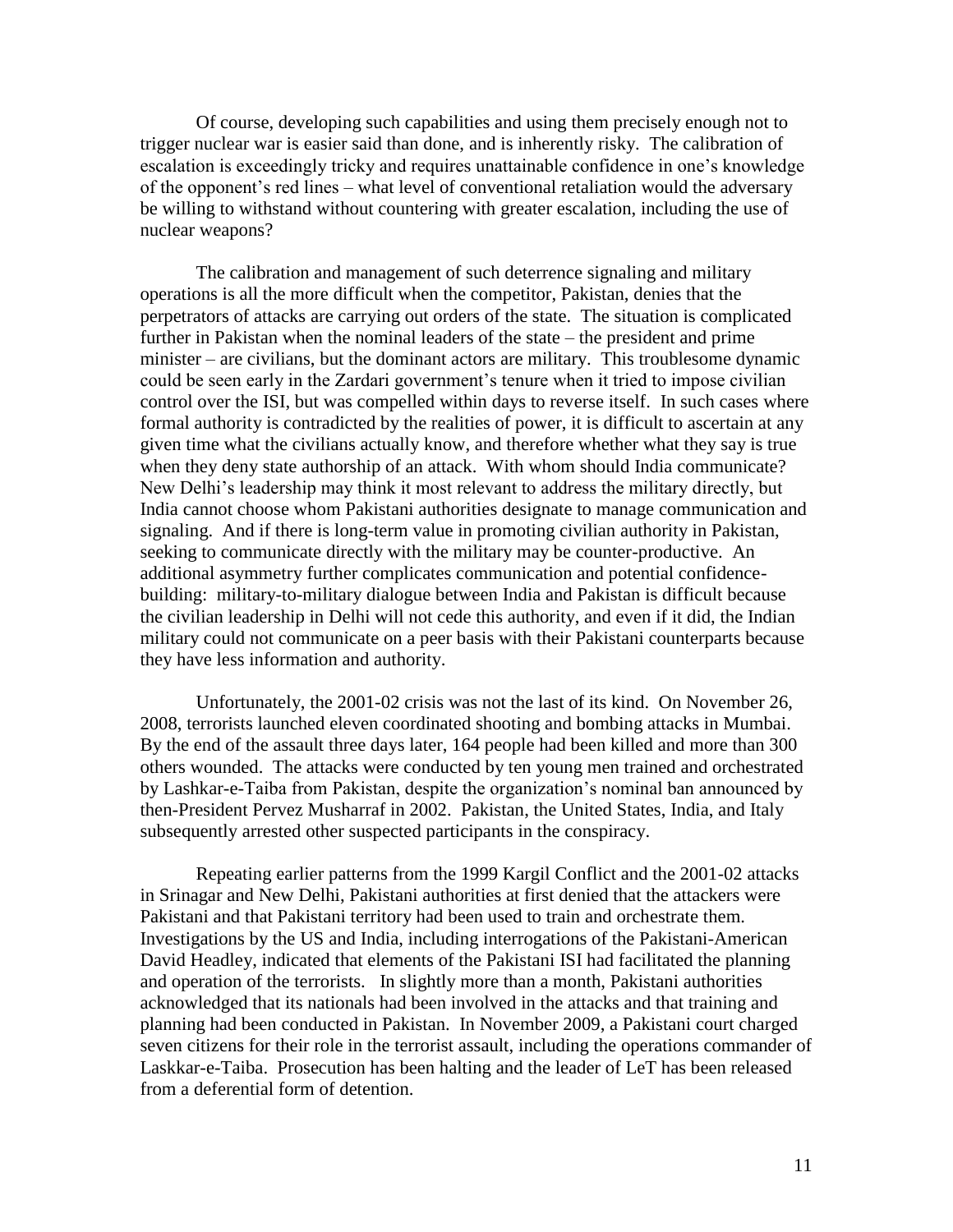Perhaps mindful of the earlier experience of the 2001-02 crisis, Pakistan and India, with encouragement from the United States, took pains to avoid repeating the cycle of recriminations and mobilization of large conventional forces. The horrendous gravity of the attacks, and the clearer evidence of the perpetrators' origins in Pakistan, chastened Pakistanis, including their recently elected civilian leadership. Still, there was at least one episode within the crisis that demonstrated the precariousness of its management, as documented by a recent Stimson Center report. Shortly after the attacks in Mumbai, President Zardari received a phone call from a man claiming to be Indian Foreign Minister Pranab Mukherjee, warning that India would launch a war on Pakistan the next day. Such a threat would naturally prompt the Pakistani military to increase its readiness, if not to launch pre-emptive operations. Fortunately, American officials learned of the alleged call and quickly arranged for Secretary of State Condoleeza Rice to phone Mukherjee to ascertain what was happening. Meanwhile, the Deputy Chief of the US mission in Islamabad, Jerry Feierstein, who was in charge in Ambassador Anne Patterson's absence, was alerted that Washington knew about the call and was investigating it. Rice reached Mukherjee in Calcutta and he denied having called Zardari. Further investigation concluded that it had been a prank call.

While Pakistan and India managed to prevent the 2001 and 2008 subconventional attacks on high-value Indian targets from escalating into inter-state war, these episodes and the ongoing operation of jihadi organizations in Pakistan highlight the grave instability of India-Pakistan relations. Doubts about the monopoly of the Pakistani state's control of forceful actors and actions emanating from the state challenge the unitary rational actor assumptions on which deterrence rests. The precariousness of deterrence stability grows with each crisis. Each presents a pressure on India to counter-attack, and then on Pakistan to respond in an escalatory action. And each time India refrains, the pressure grows on it not to do so the next time, in order to demonstrate that Pakistan cannot continue to get away either with instigating attack or not acting decisively against those who carry out such attacks.

The implications are profound and have not been adequately addressed by Pakistan, by India, nor by international strategic analysts. In some ways, the operation by ostensibly uncontrolled violent groups acting from Pakistani territory is a violation of Pakistani sovereignty, much like Osama bin Laden's long presence in Pakistan was. In the latter case, the Pakistani security establishment chose to focus on the United States' violation of Pakistani sovereignty in raiding Osama's compound, but in subsequent debates increasing numbers of Pakistanis acknowledge that bin Laden's presence also was an embarrassment. When Pakistani authorities deny that terrorists known to be based in Pakistan have anything to do with state agencies or objectives, they implicitly are acknowledging that state sovereignty is woefully incomplete, or they are lying. When they then do not act systematically to curtail the actions of such organizations after they have attacked India (or the US) they reinforce the perception of duplicity or of ineffective sovereignty.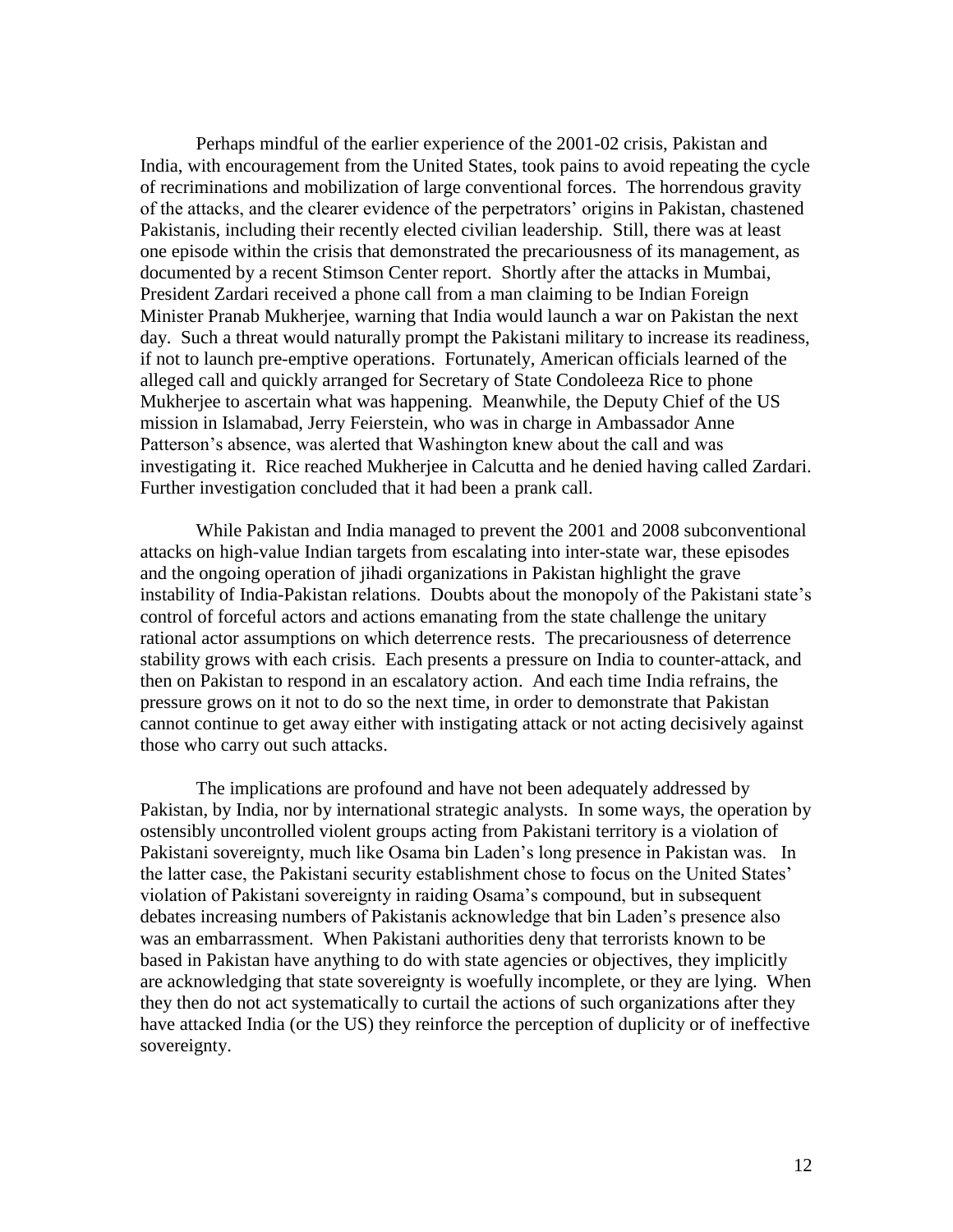Pakistani security officials naturally are loathe to admit these implications out of pride and fear that the military's standing and competence would be called into question. Yet, the risks that subconventional uses of force could escalate to conventional and perhaps nuclear war creates a clear interest for Pakistanis, Indians, and the international community to treat the uncertain quality of Pakistani state sovereignty as a fundamental strategic problem. The lack of coherence of authority in Pakistan – and of the state's monopoly on the legitimate use of force – calls into question the integrity of Pakistan's chain of command. Or, if the military does in fact retain control over organized perpetrators of violence, its ongoing support or toleration of them poses a grave threat to deterrence stability.

If in fact Pakistani authorities do exert influence or control over organizations that have conducted terrorist operations in India (and elsewhere) and are merely denying it for tactical reasons, Pakistani authorities can fairly be treated as the authors of the signals that are sent by these actors. India can then seek to manage pre-conflict and intra-conflict deterrence according to the traditional model, while still facing severe challenges of escalation control. The challenge certainly is complicated by the ambiguity that Pakistan would be seeking to create by denying responsibility for future sub-conventional operations; deterrence stability would be weaker than in "normal" scenarios. But if India were correct in acting on the belief that Pakistani authorities were culpable for such operations, the burden of having stepped first on the escalation ladder would be on Pakistan, and the defender's advantage in deterrence would accrue to India.

The graver problem arises if and when Pakistani leaders are not in control of the perpetrators of violence emanating from Pakistani territory. In that case, when faced with an attack, India would conclude that deterrence had failed or was inapplicable, but that if India did not retaliate, it would encourage further attacks and do nothing to compel Pakistani leaders to assert control over violent actors. But if India did retaliate, Pakistani leaders, feeling that they had not authorized aggression against India, would feel that India was initiating war. It is widely recognized that victims of aggression – defenders – are more highly motivated to retaliate because they have suffered an injustice. Knowing this, Pakistani defenders would feel that their threats to escalate in response to an Indian attack would be more credible than if they had been the initiators of the conflict. Indians, of course, would feel that this logic rewards Pakistani authorities for not exercising a monopoly on the legitimate use of force emanating from their territory, precisely the situation they want Pakistan to correct.

Perhaps because the classical model of nuclear deterrence was developed in the context of the bipolar US-Soviet competition in which neither state deployed proxies to commit terrorist or sub-conventional attacks on the other's homeland, the model is relatively silent on how such low-intensity aggression could or should be deterred. The literature's silence on this problem, and Pakistan's self-interested belief that nuclear deterrence should be applied only to the conventional-nuclear threat spectrum, further distract analysts and policy-makers from wrestling with the problems that subconventional violence pose to deterrence stability. Yet, as the psychologist Steven Pinker has elaborated in his masterly book, *The Better Angels of Our Nature*, "the necessity of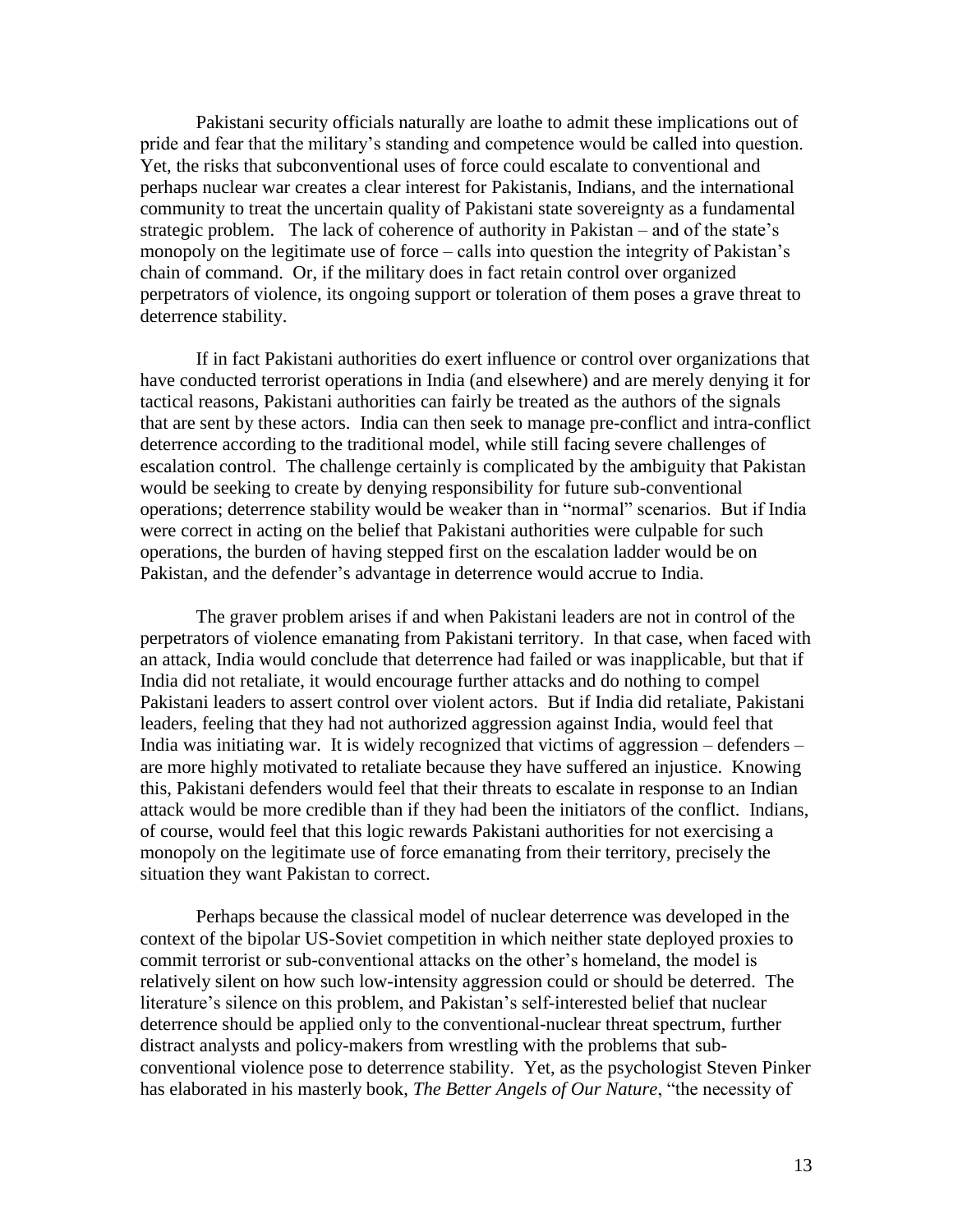vengeful punishment as a deterrent…has been demonstrated repeatedly in mathematical and computer models of the evolution of cooperation."<sup>16</sup> Retaliation "is necessary for cooperation, [for] preventing a nice guy from being exploited." <sup>17</sup> If one does not retaliate, it may invite further aggression.

Of course, if competitors merely engage in a cycle of action and retaliation, both end up losing over time. Survival and betterment require someone to break the cycle. The victim of aggression may retaliate and at the same time signal an interest in returning to cooperation in which both sides refrain from further violence. Psychological experiments and computer modeling indicate that the cycle can be broken by "random" grants of forgiveness of an aggression and invitation to cooperate. To make this strategy work over time, of course, the actor who has been forgiven a transgression should display contrition for the transgressive act. Otherwise, the forgiver can be perceived embarrassingly as a sucker, which can trigger powerful emotions of vengefulness.

It is possible that Indian leaders – at least the two most recent, Atal Bihari Vajpayee and Manmohan Singh – have concluded that India's greatest strategic priority is steady economic growth and development, and that avoiding provocations to engage Pakistan in war is necessary to achieve this higher good. Moreover, such forbearance of war could even serve strategic purposes vis-à-vis Pakistan, much as Gandhi's strategy of nonviolence ultimately caused the United Kingdom to leave India. That is, each act of terrorist violence projected from Pakistan into India, matched by Indian forbearance, further weakens Pakistan's international standing and increases India's moral-political leverage in pressing Pakistani authorities to act decisively against the perpetrators of cross-border terrorism. The more Pakistan looks like an outlaw to the international community and to its own citizens, and the more stark Pakistan's failure to fulfill international norms against terrorism appears, the greater the chance that Pakistani citizens will eventually put pressure on the security establishment to change its behavior.

This dynamic has been on display in the post-Mumbai relationship between India and Pakistan. India suffered the attack, but Prime Minister Singh resisted pressures to retaliate and, in essence, "forgave" Pakistan in order to avoid an escalatory cycle of retaliation. Pakistani leaders, half-heartedly and ambiguously, signaled regret for the terrorist attacks (while denying direct responsibility for them). The opportunity has been created for cooperation to stabilize the situation. No matter how justified Pakistanis might feel for the acts of jihadis operating in India, and how much they feel India should "get over it," they would be wise to recognize that India's interests in reinforcing deterrence, in not looking like suckers, and in satisfying emotional impulses for revenge make the situation quite precarious in the event of another terrorist attack emanating from Pakistan. Today's Indian leaders may have strategic reasons for forbearance, but this would not guarantee the persistence of such a policy into the future.

The safest way to defuse this unstable competition and reinforce deterrence stability, of course, is for Pakistan to make unambiguous efforts to restore the monopoly

<sup>16</sup> Steven Pinker, *The Better Angels of Our Nature* (New York: Viking, 2011), p. 532.

<sup>&</sup>lt;sup>17</sup> Ibid., p. 534.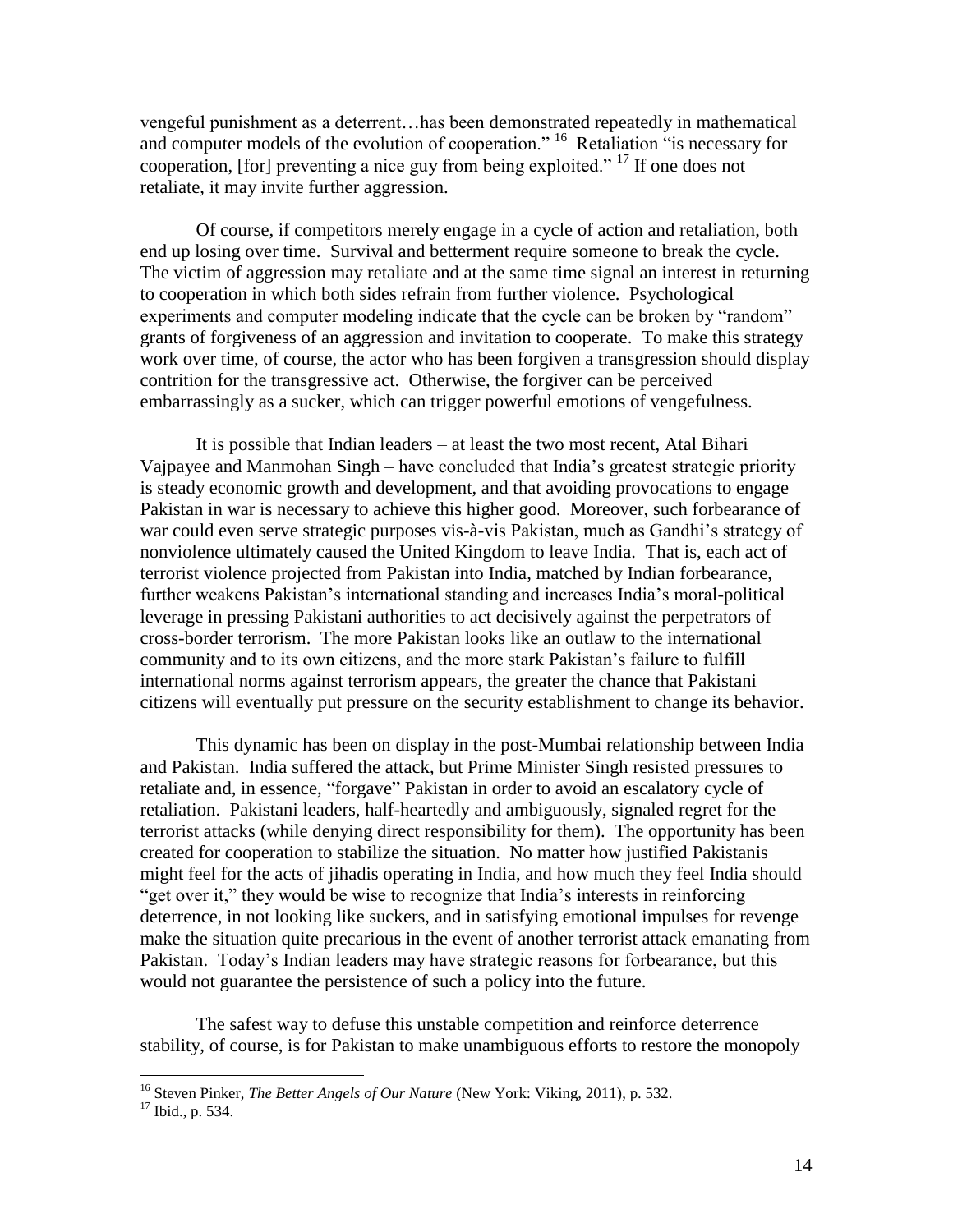on the legitimate use of force that is central to modern statehood. Achieving this objective will be difficult at two levels. In terms of motivation, if Pakistani military and intelligence authorities see some advantage in claiming that they do not control jihadi organizations, they will be reluctant to exert themselves fully to exercise control. In terms of capabilities, it is no doubt difficult for Pakistani authorities to demobilize and contain all of the militant organizations that have evolved in the country since the 1980s. Moreover, if they decided to do so without careful preparations and public education, they would prompt attacks against the security establishment itself, as happened after the operation against the Red Mosque in Islamabad in 2007. Fortunately, Indian (and American) officials recognize the latter problem. What they most want is for Pakistani leaders to demonstrate not only in words but also in constant deeds a determination to delegitimize violence against India and arrest and prosecute actors who violate the law. Perfection in accomplishing this objective would not be expected, but clear and uncompromising effort would be.

There is a political logic for holding the Pakistani state accountable for acting to prevent the projection of terrorism. Political change requires time and a confluence of drivers. It tends to occur when existing practices violate norms whose salience are increasing and groups within a society mobilize to demand the abandonment of delegitimized practices. In simplistic terms this is how witch-burning and slavery were ended in the West and how the Muslim Brotherhood and Fatah abandoned terrorism in Egypt and Palestine. The international norm against the export of terrorism has grown since 2001. It is now reflected in legally binding international law. In the words of a recent Cornell International Law Journal article:

A state is required to prevent extra-state forces, which engage in hostile acts towards other states, from operating within its borders. In particular, the United Nations Security Council has said that 'every state has the duty to refrain from…acquiescing in activities within its territory directed towards the commission of such acts, when such acts involve a threat or use of force.'  $18$ 

UN Security Council Resolution 1373, of 2001, makes this obligation legally binding under Chapter VII of the UN Charter. Of course such laws are not self-enforcing and there is not a world government to enforce them. But the laws and norms against terrorism may provide a basis for civil society and political leaders in Pakistan to press the security establishment to act more decisively against those whose external violence could lead to nuclear war.

There are some recent indications that key Pakistani authorities are joining modern elements in civil society in recognizing the intolerable effects of violent militancy within Pakistan and directed at India. Whereas five years ago visitors to Pakistan would hear even well-educated counterparts deflect attention from the internal and external militancy problem by blaming the US or India for it, today the same circles

<sup>&</sup>lt;sup>18</sup> Andrew C. Orr, "Unmanned, Unprecedented, and Unresolved: The Status of American Drone Strikes in Pakistan Under International Law." *Cornell International Law Journal*, 44, no. 3 (Fall 2011), p. 736.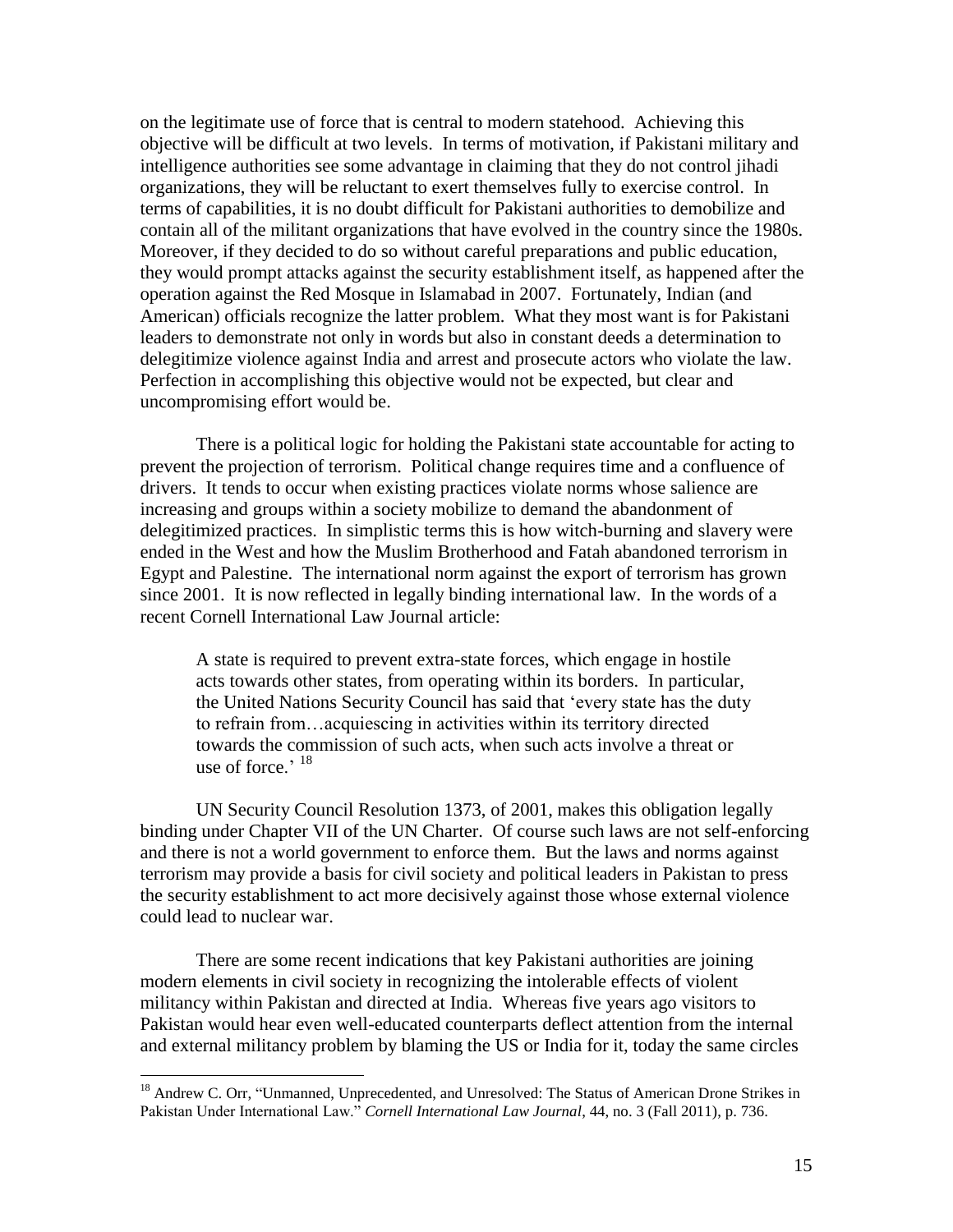volunteer that distinctions between "good" jihadis and "bad" jihadis are self-defeating. Militants are destroying Pakistan from within, and terrorism against India has harmed Pakistan severely. This view also is now inculcated in National Defense University courses for Pakistani officers.

Most remarkably, perhaps, Chief of Army Staff General Pervez Kayani devoted his August 14, 2012 speech on Independence Day to the imperative of combating "extremism and terrorism."<sup>19</sup> It is extremism when one tries to impose one's opinion on others, he continued, and "if one tries to enforce his opinion through use of gun, it becomes terrorism." "If this is the correct definition of extremism and terrorism," Kayani said, "then the war against it is our own war, and a just war too. Any misgivings in this regards can divide us internally, leading to a civil war situation." This clear expression of national interest and priority was all the more remarkable insofar as General Kayani did not "balance" it with excuses or bellicosity relating to India. The only oblique reference to outside powers was that "the forces hostile to our motherland are benefitting from internal weaknesses." And here, Kayani said, "Blaming such anti-Pakistan elements aside, our efforts must be directed towards stabilizing the internal front."

#### **Potential Policy Approaches to Redress the Dis-Unity Challenge**

Stabilizing India-Pakistan deterrence and encouraging Pakistani security agencies to reassert the state's monopoly on legitimate instruments of violence is a necessary condition for saving Pakistani lives and creating conditions for peaceful democratic politics as well as for deterrence stability. Indeed, it is necessary if Pakistan is to regain this central attribute of a modern sovereign state. By framing its objectives this way, the US could begin a long-term process of rebuilding public support for its role in Pakistan.<sup>20</sup>

Framing is vitally important. The troubled political-psychology of US relations with Pakistan has enormous material implications for both states. To restore their political will to pursue shared interests it is necessary to build a shared understanding of each other's intentions to cooperate in at least some key areas, recognizing that interests diverge in others. Framing can be dismissed as too easy or too conceptual to be a serious policy recommendation. Yet, "merely" changing the frame and discourse of US-Pakistan relations is extremely difficult. This is clear to participants in the interagency process in the executive branch and even more so with Congress in recent years as US officials have struggled to reconceptualize US policy in recognition that Pakistan does not share US interests regarding Afghanistan. The difficulty of changing frames is also evident in civil-military dynamics in Pakistan, where no consensus exists on the goals and scope of US-Pakistan relations. This can be seen when Pakistani military and civilian leaders diverge over when and how to blame unpopular events or policy choices on the US, even in cases where the central cause of the difficulty is internal. Sometimes the military

<sup>&</sup>lt;sup>19</sup> COAS Speech, August 14, 2012, http://www.ispr.gov.pk/front/main.asp?o=t-press\_release&id=2123.

<sup>&</sup>lt;sup>20</sup> Former President Pervez Musharraf told CNN May 26, 2011, that "if Pakistan disintegrates, then it can be dangerous. Otherwise, if Pakistan's integrity is there, and which I'm sure it will be there as long as the armed forces of Pakistan are there, there is no danger of the nuclear assets or strategic assets falling in any terrorist hands." Piers Morgan Tonight, CNN, May 26, 2011.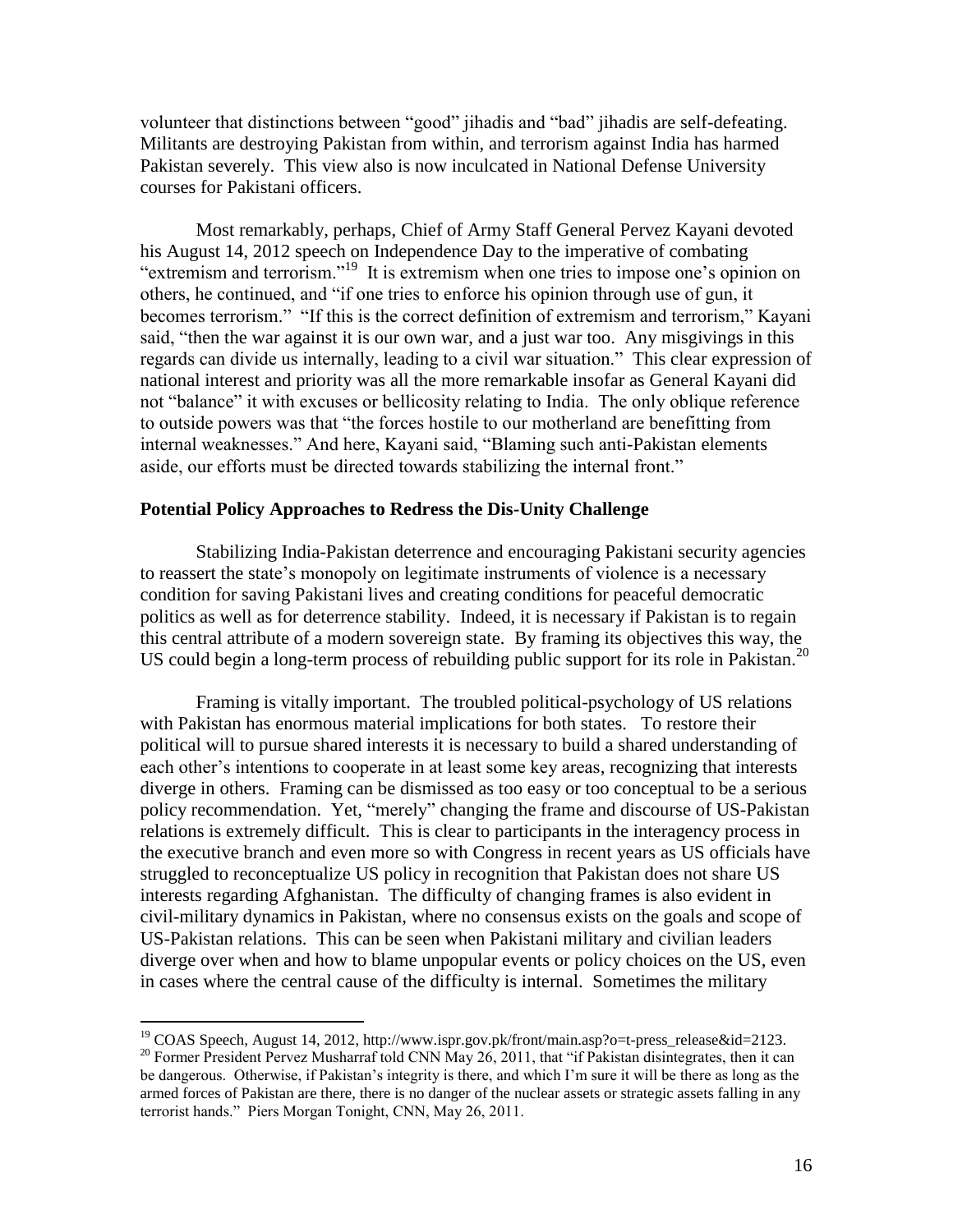blames the US for speaking and acting in ways urged by Pakistani civilians, while at other times civilians blame the US for cooperating too closely with the military.

Within the large frame of deterrence stability, a vital subsidiary concept is that a state cannot be a responsible possessor of nuclear weapons if it does not have sovereign control over organized perpetrators of international violence operating from its territory. The absence of such sovereign control impedes efforts by state authorities to ensure national preservation and minimize risks of escalatory conflict that risk annihilation. To put it colloquially, US officials could say to Pakistanis, "We do not challenge your possession of nuclear weapons. Our objective is to promote in any way we can the responsible management of nuclear forces. First and foremost, this means sovereign control over all organizations that can project violence from your territory which is also an obligation under international law. Second, and relatedly, it means you should not tolerate acts that could start wars with other nuclear-armed states, because that would be suicidal and therefore irrational. Given the global implications of nuclear war and the breaking of the nuclear taboo, all states have a shared interest in Pakistan's coherence, sovereignty, and responsible nuclear stewardship."

With shared interests defined this way, it follows that the US would naturally offer Pakistan, as requested, assistance to help responsible state agencies to control actors that could challenge the state's monopoly on the legitimate use of force, both internally and outside Pakistan's borders. To the extent that the police in Pakistan can and should play a more effective role in this mission, the US could re-emphasize willingness to provide training and equipment to them, if this would be welcomed.

More problematic is counter-terrorism cooperation. Such cooperation has been sharply curtailed since the raid on Osama bin Laden and the November US/NATO killing of 24 Pakistani servicemen on the Afghanistan-Pakistan border. Both of these trustdestroying episodes highlighted the divergence in American and Pakistani priorities regarding which "terrorists" should be priority targets, and by what means. Any future restoration of cooperation would depend on clearer agreement on who is to be targeted and why. The proposal here is to explore potential agreement in prioritizing cooperation in arresting or, if that is impossible, killing actors who conduct violence within Pakistan and also against India.

The issue of US drone strikes on violent militants in the Federally Administered Tribal Areas (FATA) of Pakistan severely complicates US-Pakistan relations. A full treatment of this issue is beyond the scope of this essay, but a few relevant points can be made. The US military, and more, the CIA focus narrowly on their objectives of finding and killing "terrorists" who threaten allied forces and objectives in Pakistan, and occasionally, those who wage violence in Pakistan. They tend to leave it to others to manage the backlash this creates in Pakistan against the US more broadly. Pakistani authorities have at various times secretly consented to and cooperated in targeting drones against Al Qaida and anti-Pakistan elements, while publicly blaming the US for such attacks. Both sides – the US and Pakistan – have failed to explain and conduct drone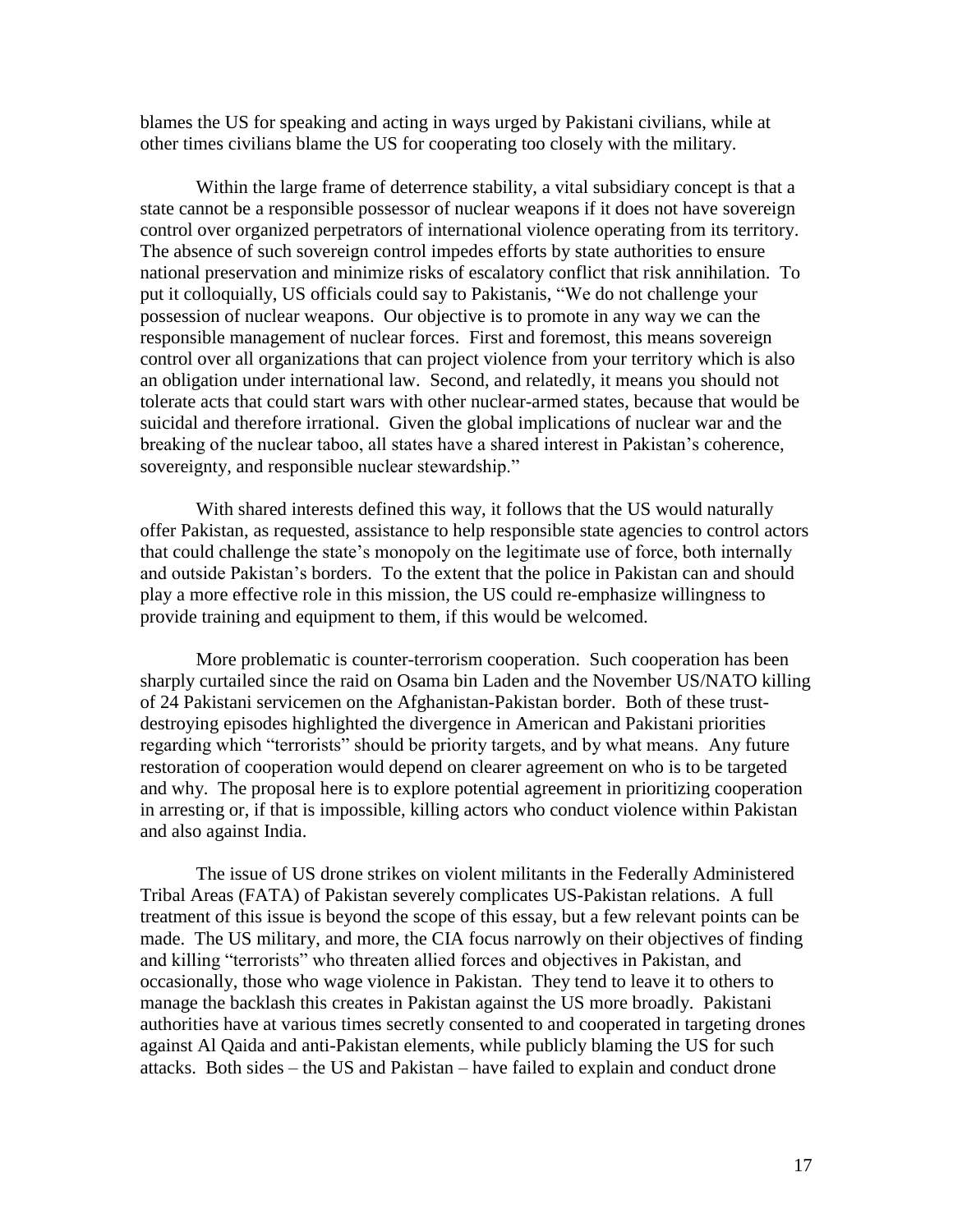operations in ways that could challenge reasonable Pakistanis to confront the horrible dilemmas involved.

Violent extremists from Central Asia, China, and the Arab world have found refuge in the FATA for planning, preparing and conducting attacks in Afghanistan, as have groups associated with the Pakistani Taleban and groups such as Lashkar-e-Taiba who attack the Pakistani state and its innocent civilians. The Pakistani state does not exercise effective sovereignty over this territory. It does not effectively curtail the operations of these violent actors, even those who clearly threaten Pakistan. This poses the central dilemma: if these foreign and Pakistani actors will continue to act violently against Afghanistan and international forces working to defend it, and also against Pakistan unless they are physically stopped from doing so, and if the Pakistani state cannot stop them, then US drone-strikes may offer the least-damaging means to do so. Clearly it would be better if these groups would desist from violence and if Pakistan could impose its sovereign control over them and the territory where they operate. If ceasing drone strikes would help achieve these results, then it would be wise to do so. But in the absence of evidence that these violent actors would stand down if drone strikes stopped, continuing strikes appears to be the only course available. In this case, the question is whether and how the US and Pakistan could alter the conduct and public presentation of drone operations to minimize the public backlash against them. It is worth debating whether framing these dilemmas in terms of achieving Pakistani state sovereignty over its full territory would help.

The Pakistani security establishment's wariness towards offers of assistance in counter-terrorism and policing should not be under-estimated. The torturously complex motivations and perceptions surrounding US and Pakistani policies towards Al Qaeda, the Haqqani Network, the Pakistan Taleban, and Lashkar-e-Taiba will not be reconciled easily or completely. In recent months, Pakistan seems to have prevailed in holding the Haqqani network off-limits for attack, while still tolerating US strikes on Al-Qaeda leaders and other foreign fighters. Lashkar-e-Taiba is perhaps the most important organization from the standpoint of instigating conflict with India, and it is difficult to imagine Pakistani authorities cooperating with the US to target it. The group enjoys some public support and is dispersed throughout the Punjab. LeT has the will and the capacity to retaliate violently against the Pakistani security establishment. It may be too strong to challenge frontally today. Nevertheless, the concept of focusing on the restoration of the state's sovereign monopoly on the legitimate use of force offers a basis for beginning a process of reconciliation between the US and Pakistan. The US could say to Pakistani counterparts, "if you share this fundamental objective, then you tell us what would be a feasible strategy over time to pursue it, and what, if anything, we can do to assist, and what would be reasonable metrics to evaluate progress. And if there are actions we think you should take but you think are unnecessary, premature, or infeasible for the overall objective defined this way, explain why."

In any such discussion, Pakistani counterparts will ask, "what about India? India is a threat; you are helping to make it stronger; the Indians are simply trying to wish away the Kashmir problem without meeting our fundamental requirements." The US cannot pretend to be able to compel India to meet Pakistan's demands vis-à-vis Kashmir or to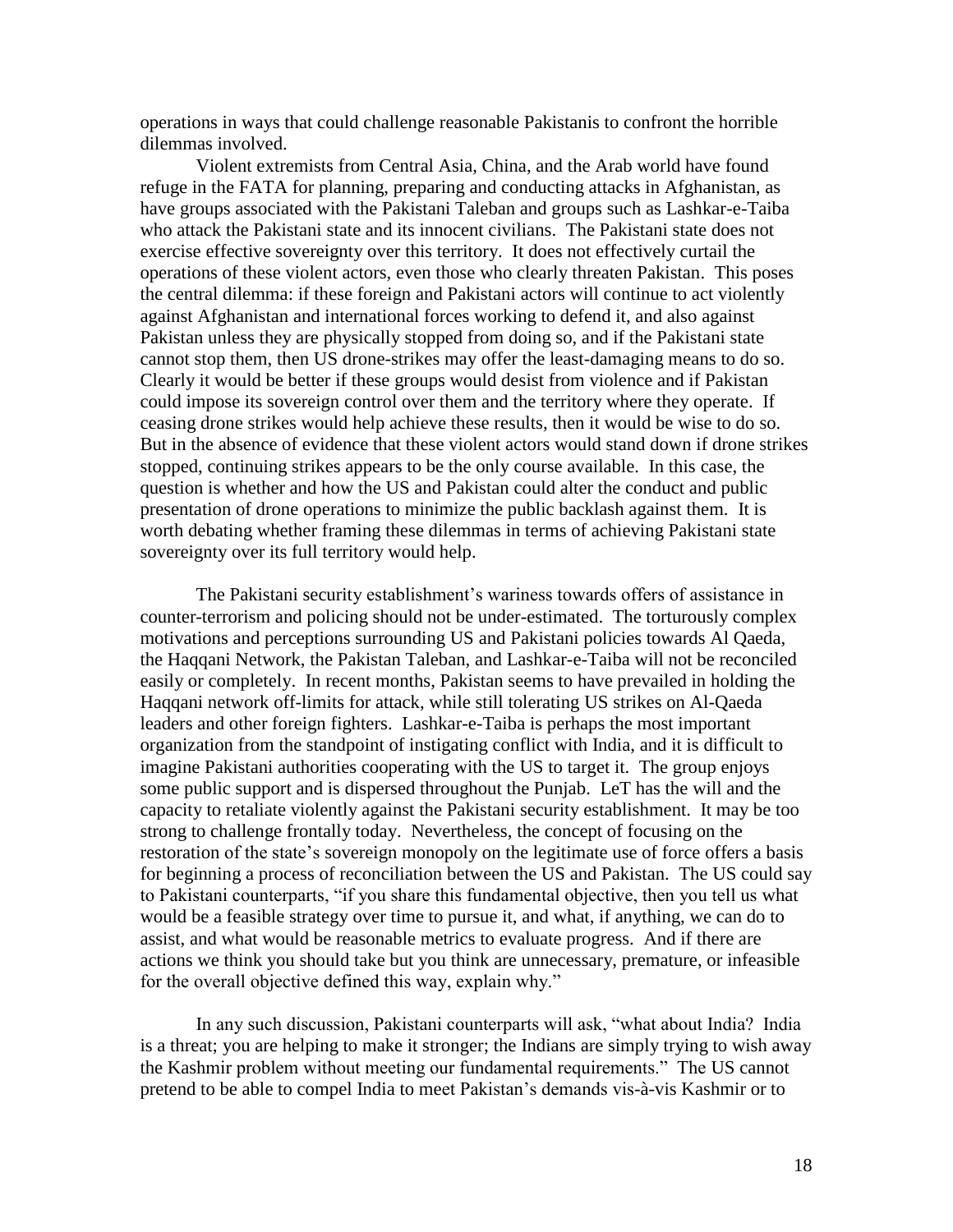desist from building up its military capabilities as its economic growth allows and as China's power increases. But there are some steps the US can take.

India-Pakistan deterrence will not be stabilized if Pakistan's relationship with India is not normalized and pacified. Nor is Pakistan likely to get on track to reform itself if it is perpetually at loggerheads with India. More normal civil-military relations within Pakistan – which are essential for state coherence – depend on more normal relations between Pakistan and India. Otherwise the Army will resist initiatives to reduce its role in shaping not only national security and foreign policy, but also in the political economy. The sense of threat from India justifies Army predominance within Pakistan, and the Army's obsession on India keeps the sense of threat high. But history and institutional interests suggest that greater civilian ascendency in Pakistan will be necessary to transform the India-Pakistan relationship. Improved economic prospects within Pakistan, which also are necessary to augment state coherence, will be inherently limited if India-Pakistan trade and investment do not grow.

The challenge is enormous, obviously, but it is not impossible due to the vital fact that India does not harbor offensive intentions toward Pakistan. India does not covet territory that Pakistan controls. India does not wish for Pakistan to be dismembered. Indian leaders recognize that it is in their country's interest for Pakistan to develop economically, to democratize politically, and to live in peace. India does not want Pakistan's problems to spill over into its territory or restive Muslim populations. The two countries diverge in their visions for an ideal political outcome in Afghanistan, but could settle for an Afghan state that does not allow itself to be a base for hostile actions against Pakistan and India. The fundamental point is that India will not be a military or security threat to Pakistan if Pakistan will cease pursuing offensive strategies (albeit of a lowintensity nature) against it.

Of course, Pakistani military leaders continue to view India as a mortal threat and to justify the Army's financial and political privileges on its role as protector of the nation against this threat. Authorities in Rawalpindi and Islamabad bristle at Washington's contentions that India does not harbor offensive intentions. It will take much time and effort for India and the US to shift the Pakistani security establishment's mindset. Much will depend on how Afghanistan evolves and the roles that the US and India play in this. Yet, Washington and New Delhi can repeatedly remind Pakistani counterparts that India did demonstrate its defensive intentions and remarkable restraint in the aftermath of the 2001-02 crisis and 2008 Mumbai attack. In each of these instances, Washington exerted its influence to encourage Indian restraint. These cases demonstrated that India's and America's interests in India's ongoing development and accretions of power should not come at Pakistan's expense.

The US has a clear interest in continuing to demonstrate that India does not and will not pose an offensive threat to Pakistan. India's plans and wherewithal to augment its conventional military power through arms imports, including from the United States, can alarm Pakistan. Knowing this, Washington and India would be wise to minimize Pakistani alarm by taking pains to demonstrate that their defense cooperation will not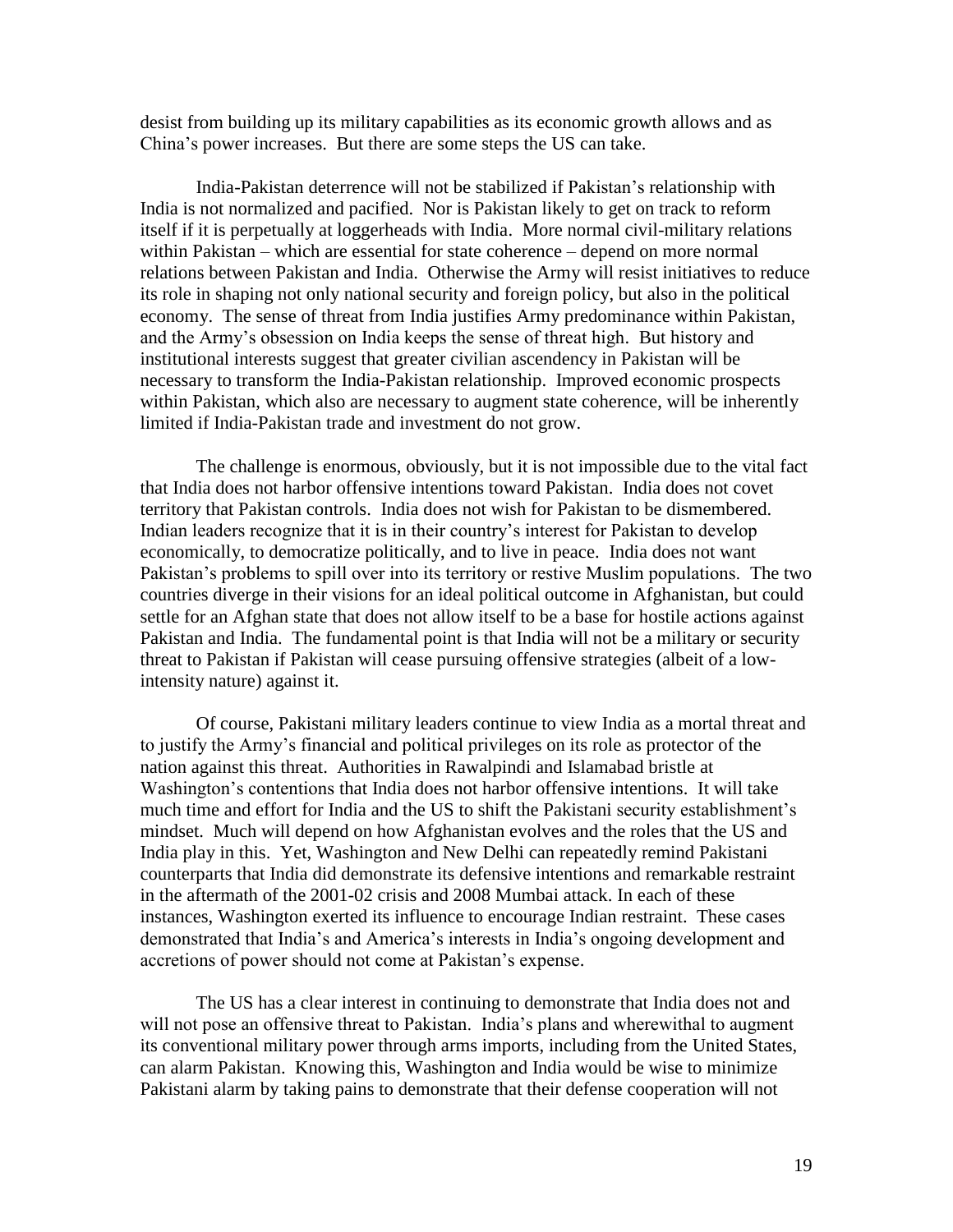challenge Pakistan's capacity to deter and defend against Indian forces. All three states have an interest in deterrence stability. Shaping and communicating US-Indian cooperation in terms of deterrence stability can reinforce this. To make their intentions credible, the US and India could describe what sorts of Indian capabilities would undermine deterrence stability, and vow not to undertake them if Pakistan demonstrates its commitment to deterrence stability by acting to control organizations that project force from Pakistan against India. In other words, if Pakistani authorities make fulsome efforts to impose a monopoly on the legitimate use of force from Pakistani territory, India and the US will be more forthcoming in policies that could reinforce deterrence stability. India would not then need capabilities and plans (which Pakistanis view as threatening) to compel Pakistan to disable terrorists groups. Indeed, deterrence is most stable when competitors pursue defensive strategies and postures, which should be a clearer objective of US interactions with India and Pakistan, and of India's and Pakistan's relations with each other. This could include US arms sales to India.

India-US cooperation in developing ballistic missile defenses poses a particular challenge. There is considerable evidence that offensive forces can always be expanded and adapted to defeat defenses, $^{21}$  and that developing even theoretically effective defenses requires a web of super-sophisticated and expensive technologies beyond India's technical and budgetary reach. Recent reports by the US Defense Science Board and the National Academy of Sciences indicate that the US after decades of effort and expense still does not possess anything like an effective national missile defense system. Nevertheless, India's defense science establishment claims to be on the way to developing missile defenses, and some within the US would like to contribute (for a price) to this effort.

If and when the US (and Israel) were to join forces with India in developing missile defenses with a theoretical capability to intercept Pakistani missiles, Pakistanis will naturally feel that the deterrent relationship is being destabilized. The most knowledgeable leaders of the Pakistani nuclear establishment volunteer in private that such defenses will not work and can be readily circumvented by Pakistani cruise missiles and other means.<sup>22</sup> Moreover, India could limit the technological ambition and cost of missile defenses by seeking to defend only its national command and control apparatus in New Delhi. Were such limited defenses effective, they could reinforce India's confidence in its No First Use policy, which in turn enhances deterrence stability. Indians could then more readily believe in their capacity to retaliate after a Pakistani first strike, obviating the need for India to reverse its No First Use policy. The limited scope of such a defense could, in turn, reassure Pakistani leaders that India is not seeking to negate Pakistan's nuclear deterrent, but rather to protect the Indian leadership against a very limited decapitation strike or an unauthorized nuclear attack by a rogue military unit.

Leaving aside whether even a limited missile defense would be effective and affordable, deploying any form of missile defense that would be highly touted in India (which would be necessary to motivate spending on it) would reanimate a broader

 $21$  Interview with former high-ranking leader of US Strategic Command.

<sup>&</sup>lt;sup>22</sup> Interview with high-ranking leader of Pakistan's Strategic Plans Division, September 13, 2012.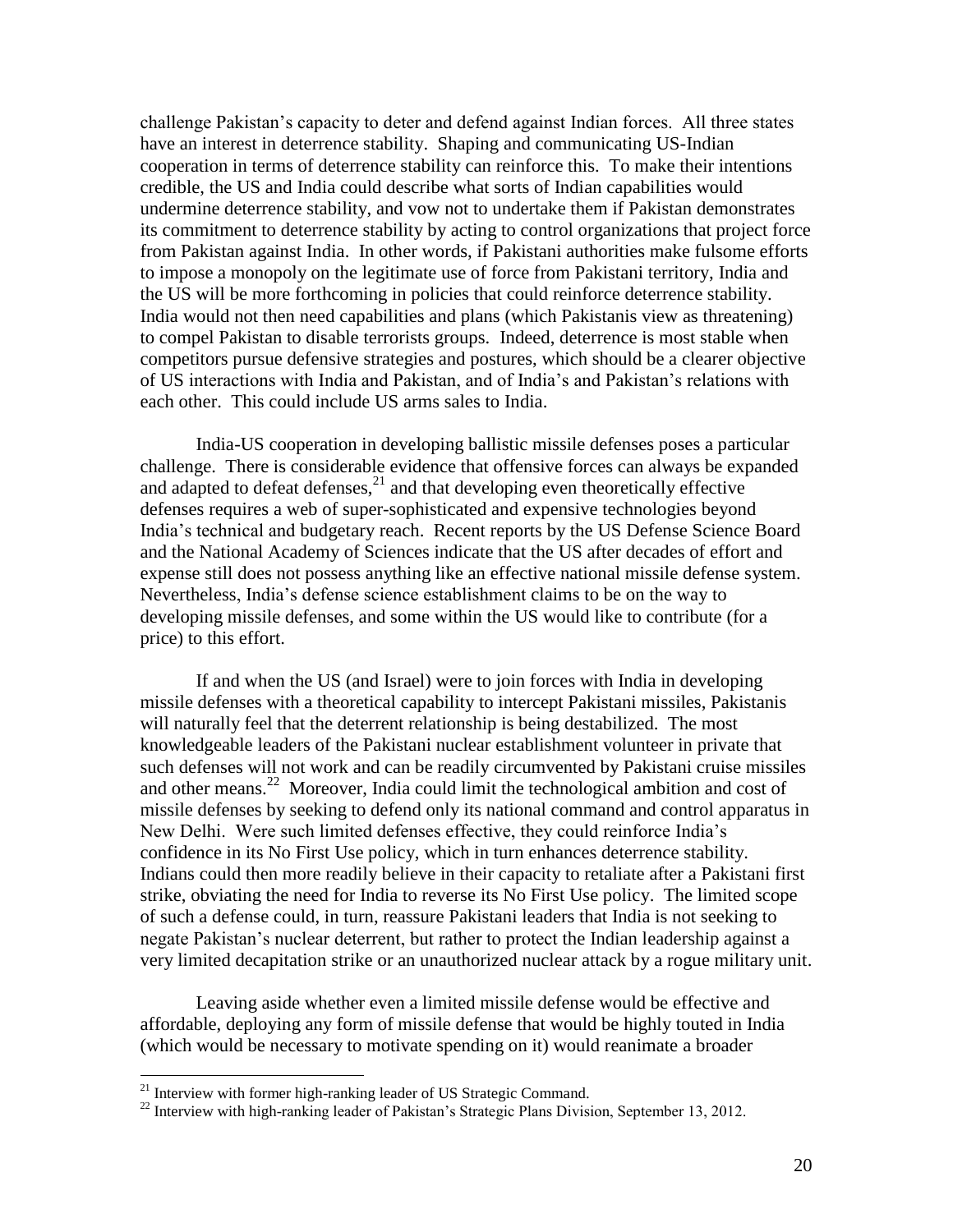Pakistani narrative that the US and India are colluding to take away Pakistan's deterrent. Such a development would not augment deterrence stability. (Unless there was unprecedented improvement in India-Pakistan relations at the highest levels, which itself would be made less likely by Indian-American collusion on missile defense). Most likely missile defenses in India would exacerbate arms race instability.

To further the general objective of deterrence stability, the US can encourage and, where welcome, facilitate official or unofficial India-Pakistan dialogue on the subject. The Indian and Pakistani strategic communities of retired diplomats, military officers, and long-time defense analysts have met for years in countless Track II and Track I.5 dialogues. The foreign secretaries of the two countries have met occasionally, as have government-appointed back channels. But deterrence stability has not been a central topic of such discussions. Nor have active-duty military officers participated in these forums. It is worth considering whether and how the two governments could be persuaded to task relevant military officers and security professionals to conduct private workshops on deterrence stability. It would behoove the US government to task its own strategic and military experts who work on South Asia to analyze the deterrence stability challenge and offer to share this analysis if Pakistanis and Indians would find it helpful.

Deterrence stability in South Asia presents unique analytic difficulties as well as political-diplomatic obstacles. The "classical" models of deterrence on which most experts have been trained derive from the bi-polar competitions between the US and the Soviet Union and more recently the US and Russia and the US and China. Modeling explores the interaction between conventional balances and operations on the initial spectrum of the escalation dynamic, transitioning to nuclear use and intra-war deterrence of escalation. But the classical models do not account for the dynamic between India and Pakistan where conflict may start through subconventional use of force and then transition up through conventional to nuclear war. The subconventional-conventionalnuclear escalation problem is significantly more complicated for reasons suggested above. It is especially problematic when subconventional actors are not operating – in fact, or according to Pakistani claims – within the unitary state apparatus on which deterrence models depend. This is primarily a problem for Pakistanis and Indians to address, but given the global interests and responsibilities of the US, there is reason for American officials to mobilize talented, regionally knowledgeable personnel to analyze the subconventional-conventional-nuclear deterrence challenge as well.

To the extent that arms control can be useful to manage deterrence stability, another new and difficult challenge emerges. Nuclear arms control is a well-developed field due to the decades of US and Soviet/Russian experience. Conventional arms control is a less-understood and practiced field. The interactions between conventional and nuclear arms control is even less-analyzed or experienced. When the challenge of verifying efforts to constrain subconventional violent actors is added to the problem, there is no historical or analytic work to draw upon. Even if Pakistan were prepared to commit itself genuinely to make all feasible efforts to curtail the actions of groups that seek to export violence, what are reasonable ways to verify this commitment? This is extremely important insofar as it is possible that even in the midst of concerted state